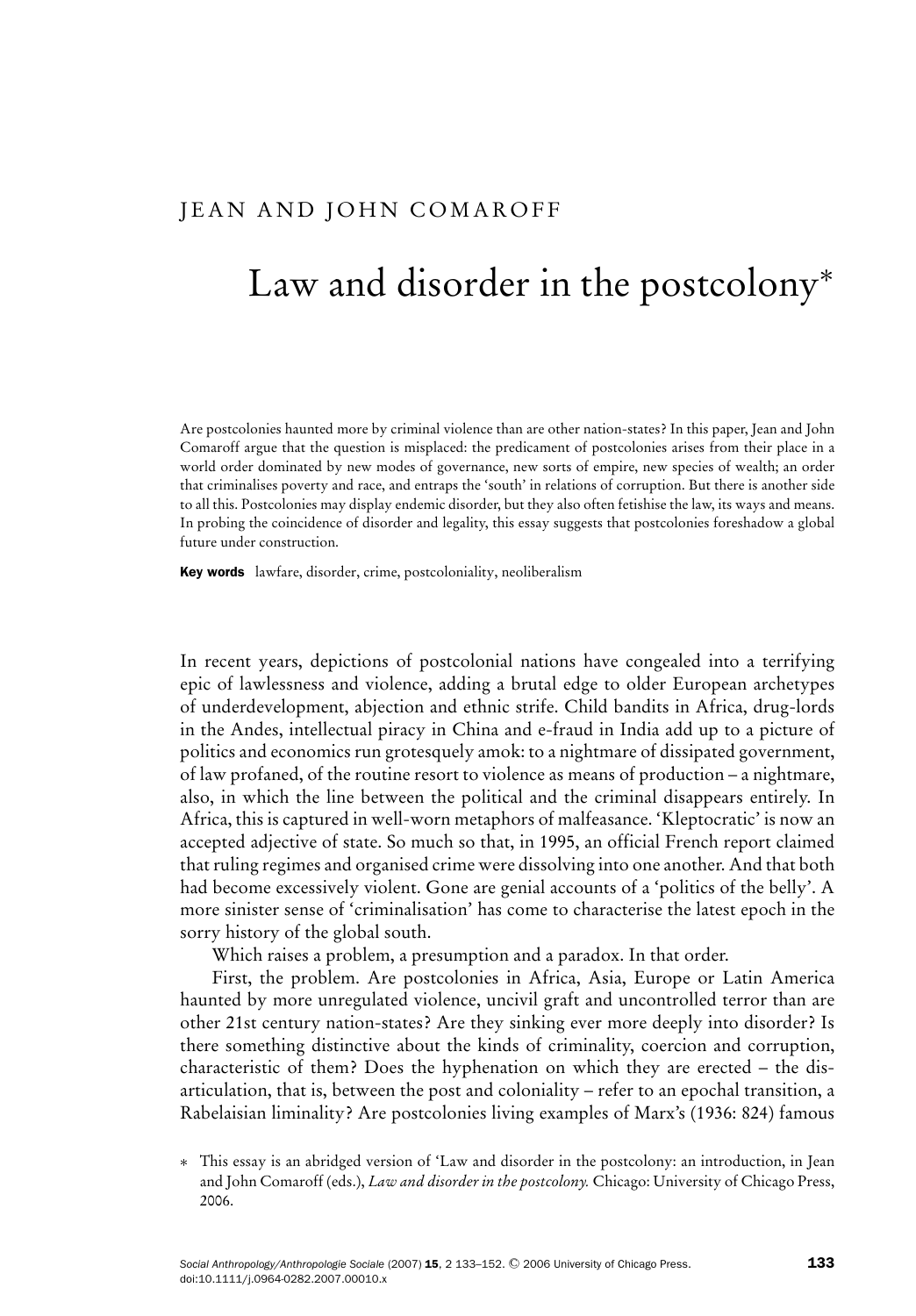dictum that violence 'is the midwife of every old society pregnant with a new one', indeed, of 'all change in history and politics'? Or is theirs a permanent condition: a longue durée unfolding, in which the modernist states put in place with 'decolonisation' can no longer hold in the face of the privatisation of almost everything, of gathering lawlessness, of creeping anarchy? The reflex answer to all these questions, alike from critical scholars, conservative public intellectuals and popular media – which is where the presumption comes in – is yes. Yes, postcolonies are excessively, distinctively disorderly. Yes, they are sinking ever further into chaos. Yes, this does seem to be a chronic state of being. The evidence is taken to be, well, self-evident. Not enough heed is paid to the possibility that something deeper may be at issue here, something inherent in the unfolding conjuncture everywhere of violence, sovereignty, il/legality. Also, in the ways in which the idiom of criminality, and a metaphysics of disorder, have impinged on the social imagination – colouring apprehensions of identity and exclusion, as well as the means and ends of governance.

At the same time, and here is where the paradox appears to lie, many postcolonies make a fetish of the law, of its ways and means. Even where those ways and means are mocked, mimicked, suspended or sequestered, they are often central to the everyday life of authority and citizenship, to the interaction of states and subjects, to the enactments, displacements and seizures of power. New constitutions are repeatedly written, appeals to rights repeatedly made, procedural democracies repeatedly reinvented, claims of inequity repeatedly litigated. And, repeatedly, governments, groups of various composition and coalitions of interest go to the judiciary to settle differences. As we shall see, even the past is re-argued before bewigged judges, often in the tortured language of torts. All this in spite of the fact that more and more rulers show themselves ready to suspend the law in the name of emergency or exception, to ignore its sovereignty, to franchise it out or to bend it to their will.

How do we make sense of all this? Of, on the one hand, the excessive disorderliness of postcolonies, real or imagined, and, on the other, their fetishism of the law? Is it really a paradox? Or just different aspects of one phenomenon? What, in these respects, may we draw from Walter Benjamin's thesis (1978) – recently reworked by Derrida (2002) and Agamben (1998) – that violence and the law, the lethal and the legal, constitute one another?

Let us begin, though, with an excursion into the ostensible heart of darkness, there to examine its implosive interiors.

Speaking of African postcolonies, Achille Mbembe (2000, 2001, 2002) argues that, in all the fuss about the criminalisation of the state, something more significant goes unremarked: the rise of 'private indirect government', a caricature of liberalisation in which older norms of patronage and clientelist redistribution fragment as sovereignty diffuses into privatised forms of power and accumulation, power rooted in brute control over life and death. This shift has been accompanied by a change in the manner in which Africa is linked to the global order: the continent, Mbembe claims, has not so much been marginalised as entangled in a parallel, pariah economy of international scale (2002: 66).There are many analogues elsewhere: in the former Soviet Union, where state-centred corruption has given way to a 'free for all', making crime 'a major industry';<sup>1</sup> also in Latin America, where epidemic lawlessness

1 'Dimensions of Organized Crime in the Balkans', David Binder, paper presented at a conference on The Dark Side of Globalization: Trafficking and Transborder Crime to, through,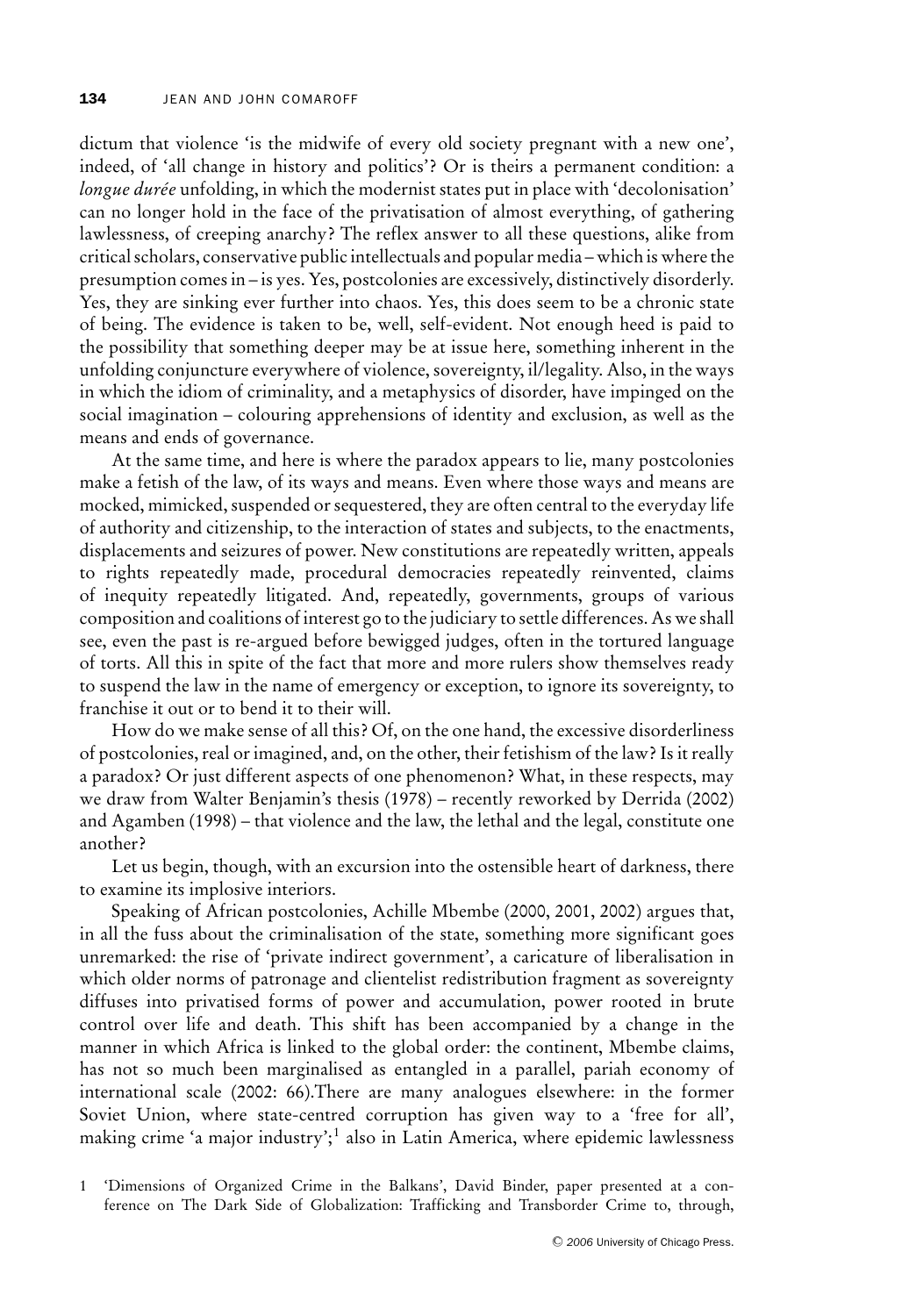is said to have accompanied the 'democratic wave', linking local to transnational criminal networks and turning poor urban barrios into battlefields (Pinzón 2003; Caldeira 2000: 373).<sup>2</sup> 'Democratic Brazil', says Scheper-Hughes (2006: 154), 'has the profile of a nation at war.' Criminality with violence, it seems, has become endemic to the postcolonial condition.

Mbembe's characterisation of 'private indirect government' resonates well with popular pessimism about the malaise and mayhem that bedevils ex-colonies. Here Africa retains pole position, having been excised from the map of global futures by such print media as *The Economist*<sup>3</sup> and by the daily grind of televisual rapportage. This has provoked the counter-argument that conditions on the continent are less apocalyptic than they are usually made out to be, less exceptional by planetary standards, more 'business as usual'.<sup>4</sup> And good business at that. A recent World Bank report shows that foreign direct investment south of the Sahara 'yielded the highest returns in the world in 2002'.<sup>5</sup> Indeed, a 'new scramble for Africa' is discernible among the nationstates of the north in pursuit of diamonds, oil, coltan.<sup>6</sup> These neocolonial quests, which reap huge returns at the intersection of outsourced and outlaw economies, blur the line between profit and plunder. They also interfere with the indigenous production of wealth, recruiting local brokers, even warlords, to facilitate their enterprises – often by illicit means. At this very moment, investigators are looking into allegations that several international companies, including Halliburton, paid hefty bribes to secure the contract for a massive natural gas plant in West Africa.<sup>7</sup> All of which renders murky the geographies of criminal violence that configure the postcolonial world. Lawlessness often turns out to be a complex north–south collaboration.

Liberalisation and democracy, the Washington-imposed panaceas for most problems in our Brave Neo World, have hardly reduced that lawlessness. To the contrary. Not only have those denied the spoils of privatisation tended to resort to more overtly militant techniques to survive or to profit (Bayart 1993: xiii; Olivier de Sardan 1999;

and from Eastern Europe, UCLA Center for European and Eurasian Studies, 14 May 2004, http://www.isop.ucla.edu/article.asp?parentid=11513, accessed 27 July 2005.

- 2 See also 'Crime, Violence and Democracy in Latin America', Paulo de Mesquita Neto, paper presented at a conference on Integration in the Americas, University of New Mexico, 2 April 2002, http://laii.unm.edu/conference/mesquita.php, accessed 27 July 2005; 'Druglords turn Mexican Town into Bullet-Scarred Battlefield', Andrew Gumbel, *The Sunday Independent*, 7 August 2005, p. 16.
- 3 See e.g. its notorious leader, 'Hopeless Africa', *The Economist*, 13 May 2000, p. 17, which was followed by a longer article, 'Africa: The Heart of the Matter', pp. 22–24; also, 'Economic Focus: The African Exception', 30 March 2002, p. 68.
- 4 Or, as a recent *New York Times* headline put it, describing pervasive corruption in Russia, 'Just ... Business'; see 'Pervasive Bribery in Russia today "Is Just Called Business"', Steven Lee Myers, *New York Times*, articles selected for *Sunday Times* (Johannesburg), 28 August 2005, p. 3.
- 5 A synopsis of the report is to be found on the Global Policy Forum website; see 'Africa "Best for Investment"', http://www.globalpolicy.org/socecon/develop/africa/2003/0408fdi.htm, accessed 1 May 2005. This raises unnerving parallels with earlier moments of colonial extraction, given the reluctance of Western corporations to see the continent as a site of autonomous economic development.
- 6 'Revealed: The New Scramble for Africa', David Leigh and David Pallister, *Guardian*, 1 June 2005, p. 1.
- 7 'Corruption Clouds Nigeria's Growing Gas Business', Steve Inskeep, *NPR*, Morning Edition, 26 August 2005, http://www.npr.org/templates/storey/story.php?storyId=4797944, accessed 31 August 2005.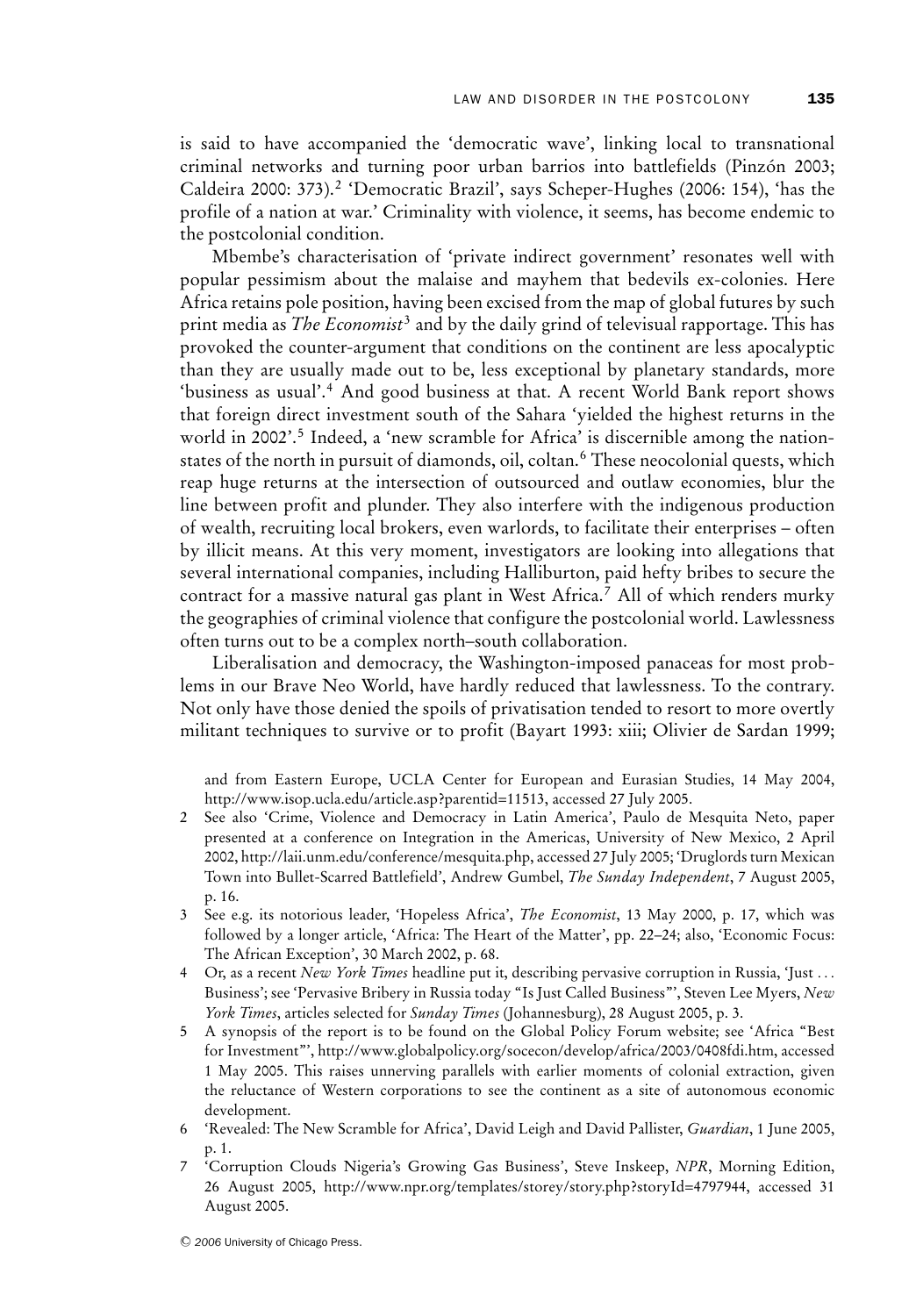Caldeira 2000). Many ruling regimes have ceded their monopoly over coercion to private contractors, who plunder and enforce at their behest. In some African, Asian and Latin American contexts, banditry shades into low-level warfare as a mode of accumulating wealth and allegiance (Scheper-Hughes 2006; Spyer 2006; Mbembe 2006), yielding new cartographies of disorder: post-national terrains on which spaces of privilege are linked by slender corridors that stretch across zones of strife, uncertainty and minimal governance. Here the reach of the state is uneven and the landscape a palimpsest of contested sovereignties, a complex choreography of police and paramilitaries, private and community enforcement, gangs and vigilantes, highwaymen and outlaw armies. Here, too, no means of communication is authoritative: 'dark rumours' flash signs of inchoate danger lurking beneath the banal surface of things, danger made real by sudden, graphic assaults on persons and property. What is more, capricious violence often sediments into distressingly predictable patterns of wounding. Thus it is that rape in South Africa, the killing of homeless youths in Brazil, sectarian slaughter in Sri Lanka assert savage sovereignties. Yet zones of deregulation are also spaces of opportunity, inventiveness, unrestrained profiteering.

Patently, deregulation and democratisation have not eliminated older-style oligarches. They have merely altered the resources and rhetoric at their command. Kleptocrats may no longer profit from Cold War, geo-strategic anxieties. But they do well out of donor aid and no-questions-asked global commerce; especially commerce with European corporate bandits who tie postcolonial graft to the scramble for tropical spoils. The very qualities that disadvantage postcolonies in the business world – the fact that their colonial pasts ensured them small bourgeois sectors, low levels of formal skill and economies founded on extraction – equip them nicely for the twilight markets fostered by liberalisation. Thus, in the face of the subsidies and tariffs that have fuelled agribusiness, many sidelined producers find competitive edge in contraband cultivation. Vibrant, violent enterprise flourishes, for example, where poppies and coca grow, or yellow cake or blood diamonds are extracted.<sup>8</sup> And wherever cultivated tastes for the exotic and the illicit yield niche markets in endangered species and protected persons and things – be they antiquities or bushmeat, body parts or babies, sex workers or mail-order brides.

Twilight economies are expanding their service sectors as well. Here, too, postcolonials find work when conventional jobs are few. The most obvious employment in this sphere, perhaps, is conveying contraband. Thus it is that ex-entrepots like Togo, Gambia, Benin and Somalia have morphed into 'smuggling states' (Bayart *et al.* 1999: 20). But the digital revolution has also opened up new opportunities at the intersection between the licit and illicit. While many global southerners lack the means to navigate the fast-lanes of the knowledge economy, increasing numbers have found profitable niches by making virtue of their marginality. A dramatic increase in the outsourcing of Western IT services and telemarketing to India, for instance, is evidence of this. Expanding, too, is the business in cyber crime and data theft that feeds off the dispersal of private information and the means of manufacturing objects and identities of all kinds. Hence the factories that have sprung up in Asia alongside sweat shops to supply expertly cloned credit cards to those who perpetrate what is aptly-named 'plastic fraud' across the planet.

<sup>8 &#</sup>x27;Field Listing – Illicit Drugs', World Factbook 2002, http://www.faqs.org/docs/factbook/fields/ 2086.html, accessed 1 August 2004.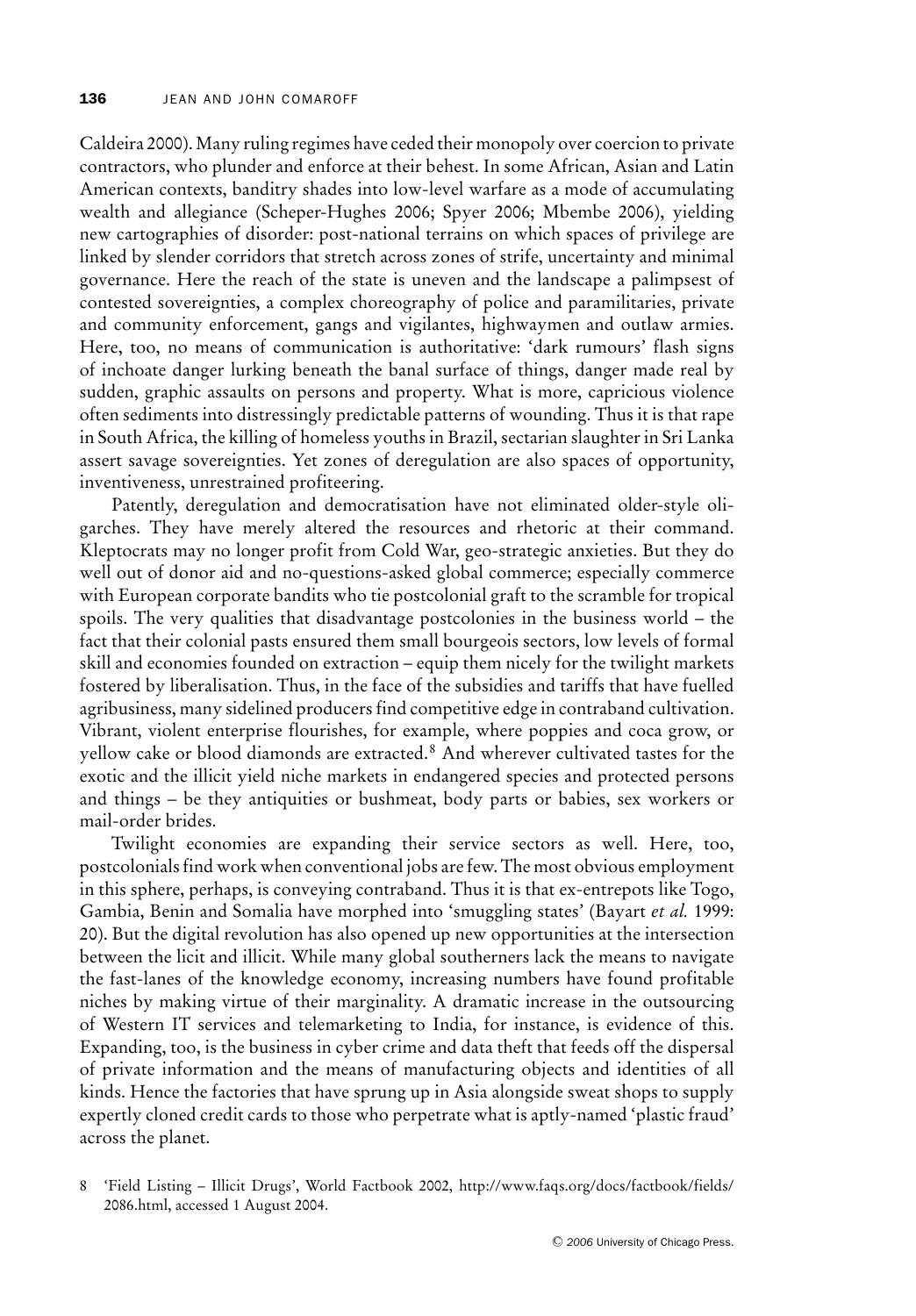The former Third World, it appears, has cornered the market in the manufacture of fakes of every conceivable kind, not least of counterfeit credentials, faux IDs and other forms of would-be official tender. This is no surprise. In an age in which profit rests ever more on the ability to control the long-distance migration of people and things, the interests of capital often run ahead of those of nation-states, which must devise cumbersome means of governing at a distance by regulating the plastic and paper personae of their subjects. It is these simulacra that control the capacity to cross frontiers and, literally, go places. Where aspiration, even survival, depends on the ability to move with dispatch, the capacity to produce the accoutrements of mobile citizenship have increasingly been appropriated by criminal phantom states, to use Derrida's phrase (1994: 83), by those who mimic the forms of bureaucratic authority. Hence the huge industry that has evolved in the fabrication of fake credentials, from marriage and divorce certificates through passports and university degrees to personal biographies and archives. It is an industry astonishingly in step with social convention and the latest technologies of authentication, an industry so fast-growing that, by some counts, a third of all currency now in circulation is fake.

The more general point? It is that postcolonies have come to be associated, *sui generis*, with a counterfeit modernity, with the semiosis of fictitious documents, fake objects and purloined intellectual property. Mimesis, legitimate and otherwise, has always been projected onto Europe's others, of course, marking the distance between civilisation and its imitators. But times are changing. In the postcolonial era, copies declare independence and circulate on their own account. The electronic revolution has dispersed the means of mechanical reproduction – and of access to Western proprietary goods. Brazen replicas sold at huge discounts expose a core conceit in the culture of Euro-modern capitalism: that its signifiers can be fixed by state fiat, that its editions can be limited, that its knowledge can be copyrighted as unique. Branding, an assertion of monopoly over the circulation of particular forms of value, invites cloning; this because something of the cache of the 'authentic article' is congealed in the copy. Pace Benjamin, the mass production of aura does not simply extinguish its uniqueness and worth. Thus recent internet ads from Malaysia offer 'high quality' Rolexes, complete with logos, at 40% the cost of other unlicensed imitations.<sup>9</sup> Or the idea, common in South Africa and Asia, of the 'genuine fake' that, ironically, underscores its own distinction and value by reinforcing that of the original. To be sure, the ingenuity with which 'quality' counterfeits are fabricated has made them into an aesthetic form, and the object of regular commerce, for those who fashion and consume them. Producers of faux commodities do not pretend that their goods are real. They take hold of the mystique of a first-world 'label' and commandeer the means of its replication. For African or Asian teenagers, the quality fake fills a gap between global desires and immediate capacities. What is at work here is less a defiance of authority than the discovery of innovative ways of accessing and dispersing value.

The enterprise that drives this kind of counterfeit recalls an observation made of Africa by Béatrice Hibou (1999: 105). Endemic fakery there, she says, is less a product of an inherent propensity for crime than evidence of the creative possibilities of games of chance, of a culture of deception. This is epitomised by the notorious Nigerian 419, itself a postcolonial pastiche based on the American Francis Drake scam of the 1930s.<sup>10</sup>

<sup>9 &#</sup>x27;Counterfeiting', Sniggle.nett, http://www.sniggle.net/counterfeit.php, accessed 2 August 2005.

<sup>10</sup> During the late 1920s and 1930s, two American tricksters defrauded scores of their countrymen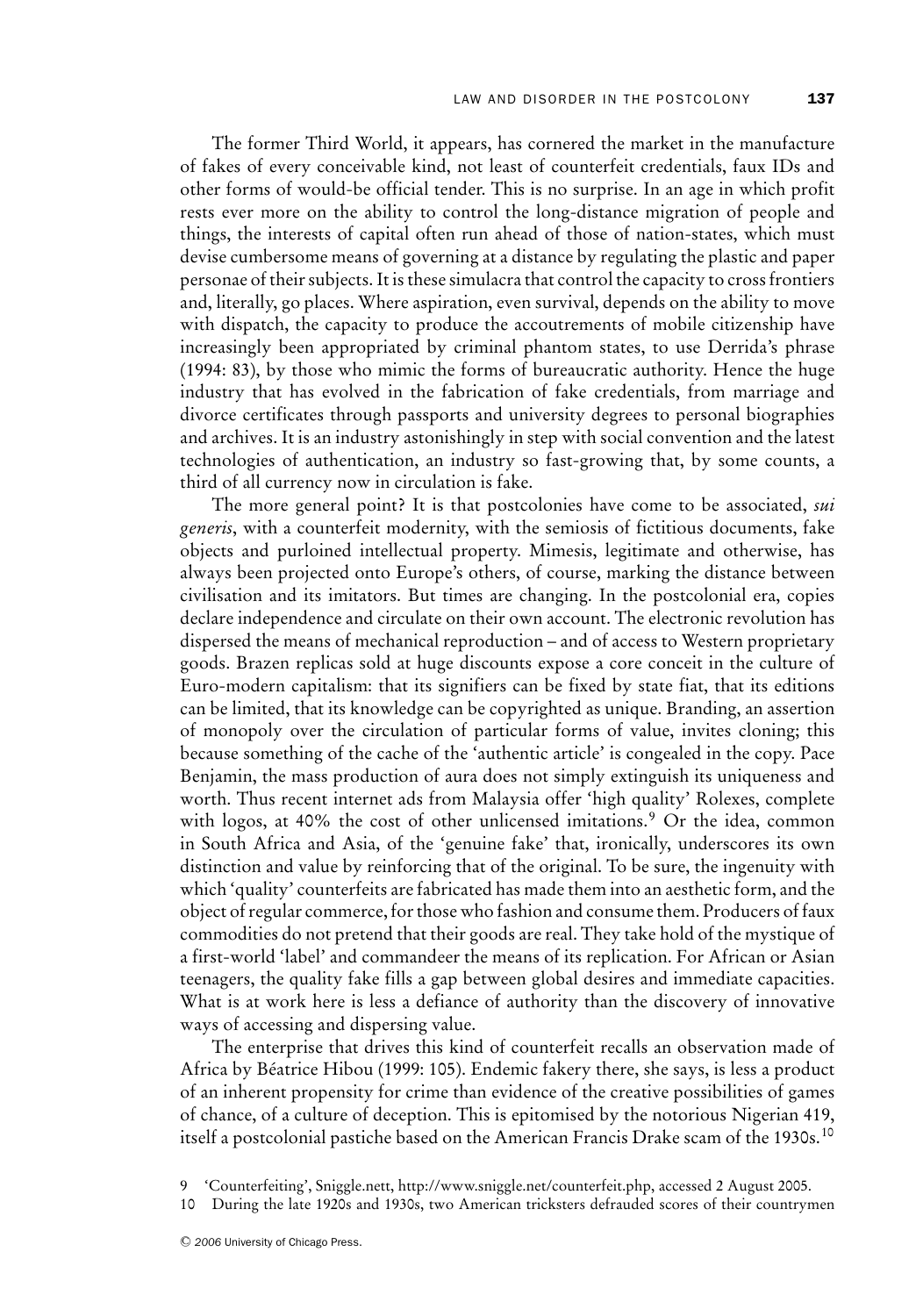As everyone knows, the ruse is initiated by a letter that offers Western 'investors' huge profits for allowing their bank accounts to be used in the transfer abroad of otherwise inaccessible funds, often the estate of an adventurer like Jonas Savimbi or Lauren Kabila. In its invocation of notorious dictators, ill-gotten gains and the secret movement of money, the hoax exploits common European stereotypes of African corruption. But it can also take the moral high ground: a bogus Nelson Mandela Foundation recently solicited dot.com donations for the indigent, payable at a Cypriot bank (O'Toole 2005: 54). '419', named for a Nigerian anti-fraud statute with origins in the British colonial penal code (Apter 1999), has come to refer to any expropriation-by-trickery. It is held to be third to oil and narcotics in yielding foreign currency for its country of origin.

Such cultures of scamming are not only directed outward. They pervade the Nigerian social fabric, capitalising on a 'crisis of value' especially discernible in postcolonies that have suffered hyper-inflation, drastic currency devaluations and excessive violence (Apter 1999: 298). In dissolving received relations between signifiers and the value they denote – like that between banknotes and negotiable money – these convulsions unsettle accepted indices of truth (Blunt 2004; Spyer 2006), opening up spaces of mystery and magic wherein con-men, witches, Satan and Pentecostal prophets all ply their trade (Geschiere 2006). Under such conditions, signs take on an uncanny life of their own, appearing capable of generating great riches. There is little practical difference, here, between real and faux currency. Nor is there any limit to forgery, which begets more forgery, in an infinite regress. Indeed, crime itself is now a frequent object of criminal mimesis. Counterfeit kidnappings, hijack hoaxes and bogus burglaries are everywhere an expanding source of profit, to the extent that, in parts of South Africa, special police units exist to deal with them.<sup>11</sup> Once an 'economics of dirty tricks' takes hold, the line between the forged and the farfetched becomes ever murkier. The fetish and the fake finally fade into one another.

Thus, to return to Nigeria, fakery there has come to saturate the state itself, yielding a politics of illusion that has erected an edifice of 'simulated government', sham censuses and development schemes, even fictitious elections. Bogus bureaucracy, in fact, has surfaced as a pervasive theme in postcolonial politics. Thus William Reno (1995, 2000) speaks of 'the shadow state' in Sierra Leone, where a realpolitik of thug-profiteering occurs behind a facade of formal administrative respectability. Nor only Sierra Leone. The image of the shadow – in which the official becomes the counterfeit, predation the reality – is beginning to saturate accounts of African political economy. It speaks of a doubling, of the existence of parallel worlds of clandestine rule, irregular soldiers and occult economies that revive long-standing images of the 'dark' continent. But shadows, as James Ferguson reminds us (2006: 16f.), are less dim copies than likenesses, others who are also selves. After all, as Philip Abrams (1988: 76), Ralph Miliband (1969: 49) and others have long insisted, the vaunted European state may itself be as much a chimera as a reality.

Once again there is another, more general point to be made here. The resonance between the shadow and the fake also captures something of the effects of neoliberal deregulation on governance, something evident worldwide but most marked in

by convincing them that, for a fee, they could acquire shares in Drake's hitherto untapped estate (Rayner 2002).

11 'Fake Nigerian Cops help Victims Recover Losses', Loss Prevention Concepts Ltd, 2 November 2001, http://www.lpconline.com/Nigerian\_fake\_cops.html, accessed 8 August 2005.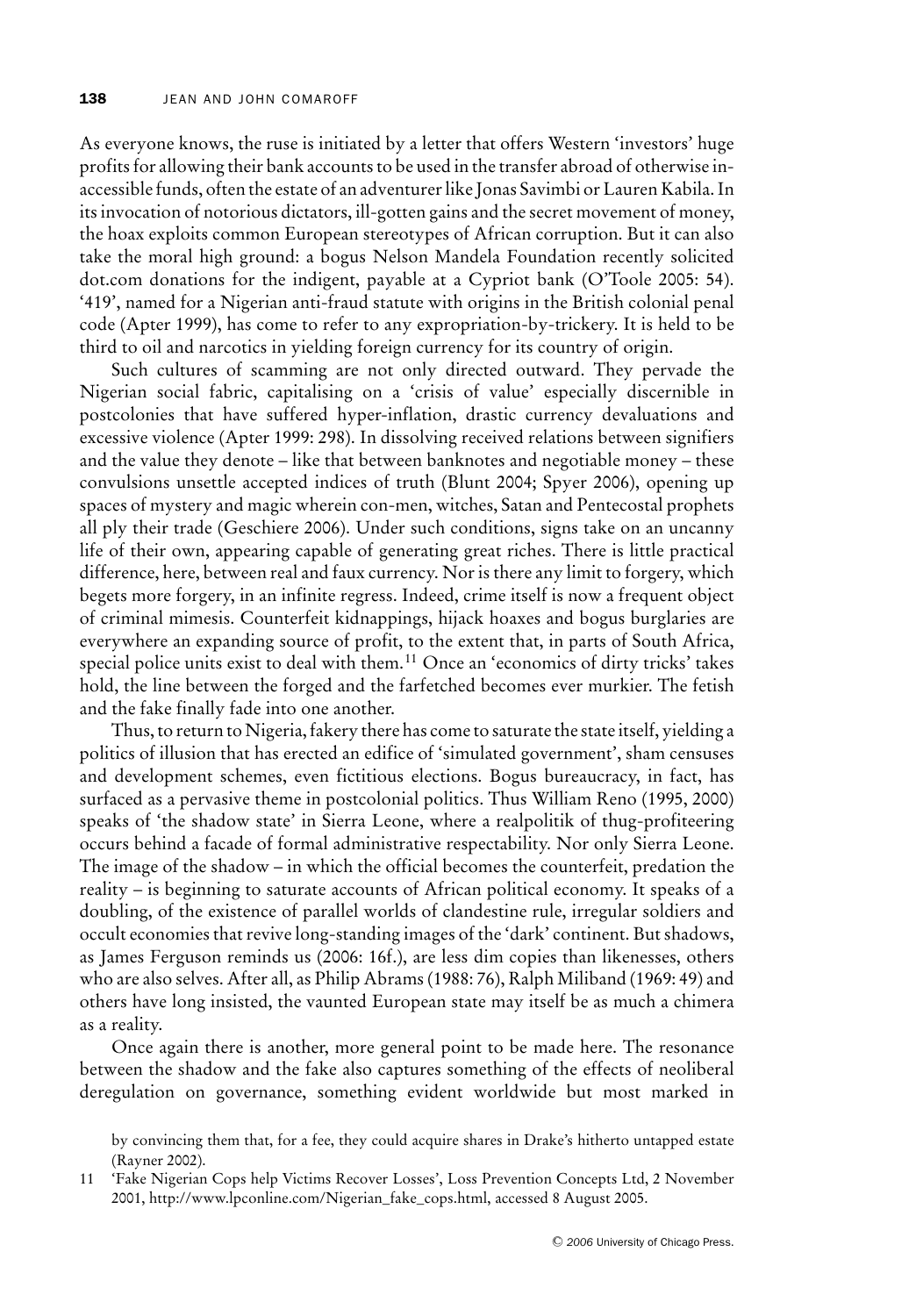postcolonies: the counterpoint between the outsourcing of the state and the seizing of sovereignty, not least in the realm of policing and warfare. Government, as it disperses itself, becomes less an ensemble of bureaucratic institutions, more a licensingand-franchising authority. Which, in turn, offers fresh opportunities, at all levels, for capitalising both on the assets of the state and its imprimatur. In South Asia, Africa and Latin America, these practices are often disarmingly explicit: police and customs personnel, especially where their pay is unreliable, frequently take part in modes of extraction in which insignias of public position are used to raise rents (Blundo and Olivier de Sardan 2001; Roitman 2005: 186). Reports of cops who turn checkpoints into private tollbooths are legion: a party of expatriates travelling in Cameroon in 2002 encountered 47 roadblocks in 500 kilometres.<sup>12</sup> Revenues are also routinely raised by impersonating the state: by putting on faux uniforms or, as we have seen, faking the production of official tender of one kind and another.<sup>13</sup>

This readiness to exploit the interstices between front and backstage realities, and to seize badges of authority, may be symptomatic of the tendency under market liberalisation everywhere to blur the lines separating licit from illicit business. The pressure to profit has spawned highly complex articulations of 'formal' and 'informal' production. In the murky world of outsourcing, the informal shades into the illicit, whether it be in hiring undocumented workers, greasing palms or moving contraband. This reinforces our earlier point about the dangerous liaisons between north and south, about the ways in which respectable metropolitan trade gains by deflecting the risks and moral taint of outlaw commerce 'south of the border'. Postcolonial enterprise may be more or less shady and brutal, but it is integral to the workings of the global scheme of things. This was underscored by a recent Gallup International survey, which disclosed a sharp rise in efforts of multinational corporations to secure valuable contracts – especially in defence and construction – by paying off officials in 'emerging economies'. Western media, disingenuously, call these payments 'informal start-ups', 'import costs' and the like.<sup>14</sup> The Gallup Bribe-Payers Index was commissioned by 15 states to counter a study, undertaken for Transparency International, that had targeted bribe-takers, not bribe-givers, and had 'proved' the prevalence of corruption in 'developing' countries. Gallup found that the major sources of this graft were Russia, China, France, the US, Japan and Italy, six members of the G8 alliance committed to 'kick-starting prosperity' in Africa by boosting trade and uprooting malpractice. But kick-backs negate kickstarts: their proceeds tend to end up in the north, further draining resources from the resource-poor.<sup>15</sup>

- 12 At one of the stops, a 'robber-cop' declared: 'I have a gun, so I know the rules'; see 'The Road to Hell is Unpaved: Trucking in Cameroon', Economist.com. From *The Economist* print edition, 19 December 2002, http://www.economist.com/displaystory.cfm?story\_id=1487583, accessed 8 August 2005. Also, 'Navigating Nigeria's Muddy Landscape', Steve Inskeep, NPR.org, 24 August 2005, http://www.npr.org/templates/story/story.php?storyId=4797950, accessed 30 August 2005.
- 13 See e.g. 'Four Fake "Cops" Hijack Truck on N12 near Delmas', KN News Desk, Keralanext.com, 15 July 2005, http://www.keralanext.com/news/index.asp?id=272150, accessed 8 August 2005; 'Fake Cops' Affair Earns Them Jail', The Times of India News Network, 29 June 2005, Timesofindia.indiatimes.com/articleshow/1156155.cms, accessed 8 August 2005. 'Beware', Channels, http://www.channels.nl.knowledge/26122.html, accessed 27 July 2005.
- 14 'South American Start-up', Ben Cratner, *Duke Magazine*, 89 (4): May–June 2003, http://www. dukemagazine.duke.edu/dukemag/issues/050603/startup-shop1.html, accessed 8 August 2005.
- 15 'Corporate Bribery on the Rise Worldwide,' Anthony Stoppard, Inter Press Service, 14 May 2002, http://www.globalpolicy.org/nations/corrupt/2002/0514rise.htm, accessed 8 August 2005.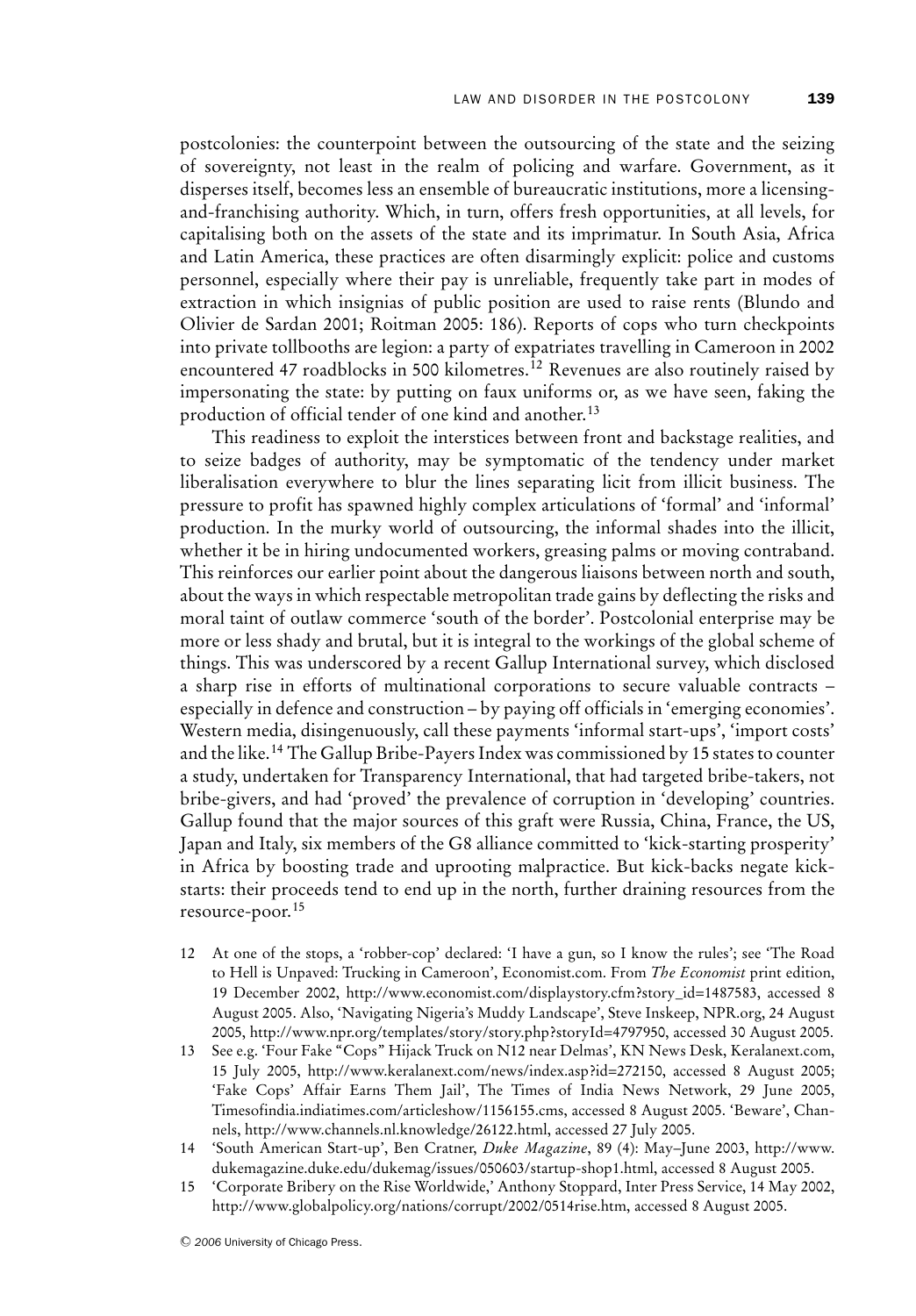The symbiosis revealed by Gallup between overt and covert deals, bribe-givers and bribe-takers involves chains of transaction that diffuse accountability, blurring the lines of the legal as they cross social, national and ethical frontiers. It is tempting to see, in all this, a neocolonial map linking northern profit, probity and security to southern poverty, plunder and risk. That geography is not so simple, however. For one thing, the boundary between north and south is inchoate in the extreme. For another, the likes of Brazil, South Africa and India have substantial formal economies whose workings reach deep into the north. But, even more to the present point, while neoliberalism may have intensified the imbrication of organised crime, violence and corruption into the socio-moral fabric of postcolonies, these polities are not 'lawless' in any simple sense. Per contra, as we shall show in some detail, their politics and popular cultures, even their outlaw cultures, are infused with the spirit of the law, a spirit as much the product of the moment as is new wave criminality. Note, in this respect, the impact on Nigeria of the heroic exploits of an elusive bandit, Lawrence Anini, nicknamed 'The Law'. So worried did the government become – accusing Anini of being a threat to order and the state – that the president strengthened 'enforcement agencies' to ensure public safety (Marenin 1987: 261). But it was less the public put at risk by Anini than the sovereign authority of the regime.

Both the anxiety and the fascination with this Robin Hood figure point to a very general preoccupation in postcolonies with 'the law' and with the citizen as legal subject; a preoccupation growing in proportion to the rise of private indirect government and endemic cultures of illegality. That preoccupation has come to feature prominently in popular discourses. As governance disperses itself, and as monopolies over coercion fragment, crime-and-policing provide a rich repertoire of idioms and allegories with which to address, imaginatively, the nature of sovereignty and social order: thus the action movies of Nollywood,<sup>16</sup> Nigeria's enormous film industry, in which forces of justice joust with outlaws, both human and supernatural; or the transnationally appealing Hong Kong gangster genre; or TV theatre in South Africa, in which fictional detectives apprehend felons on the loose in real life, dramatising an order that remains fragile by day. Compromised rulers, too, under pressure to act authoritatively, stage police dramas in which they are seen to 'crack down' on mythic felons, thereby to enact the very possibility of governance in the face of rampant lawlessness (Comaroff and Comaroff 2006; Siegel 1998). If nothing else, mass media deliver their publics, again and again, from 'the primal confusion between law and lawlessness' – a distinction on which the very possibility of society itself is founded (Morris 2006).

But does that confusion really exist? Why has a preoccupation with legalities come to infuse postcolonial life and its mass-mediated representation? Could it simply be a rational response to unprecedented levels of violence? And is the 'problem' of law and disorder particular to postcolonies? Most importantly, how might that 'problem' be related to the rise of a neoliberalism that – in restructuring relations among governance, production, the market, violence – seems to have abetted criminal economies everywhere? In order to address this clutch of questions, let us turn to the fetishism of the law itself.

<sup>16 &#</sup>x27;Nollywood, in a Starring Role: Nigeria's Thriving Film Industry Gets a Showcase at AFI Silver', Neely Tucker, *Washington Post*, 5 February 2005, p. C04.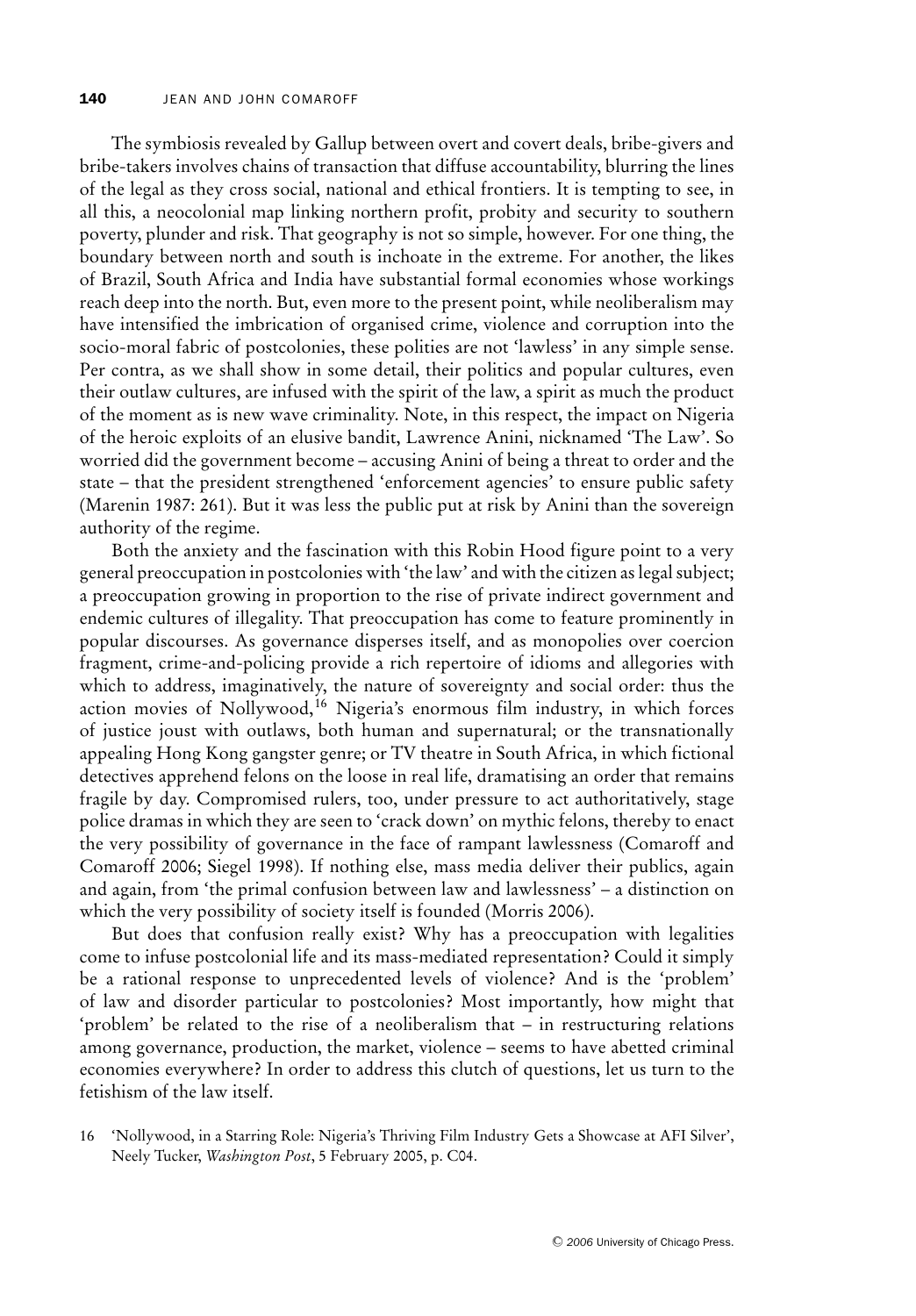## The fetishism of the law

The modern nation-state has always been erected on a scaffolding of legalities. Nor only the modernist nation-state. In classical Greece, Hanna Arendt (1988: 194–5) reminds us, 'the laws [were] like a wall around the city'. For Thomas Hobbes (1995: 105), whose spectre hovers close to the disorderly surfaces of the postcolony, 'Laws were the walls of government.' Since the downing of the wall that marked the end of the Cold War, law has been yet further fetishised; even as, in most postcolonies, ever higher walls are built to protect the propertied from lawlessness. 'The Law', and we are not now referring to a Nigerian hood, has become the medium in which politics are played, in which conflicts are dealt with across otherwise incommensurable differences, in which the workings of the 'free' market are assured,  $17$  in which social order is ostensibly erected.

Striking, in this regard, is the number of new national constitutions written since 1989: 105, most of them in postcolonies (Klug 2000).<sup>18</sup> Also striking is the millennial belief in their capacity to conjure up equitable, ethically-founded polities. There are now 44 constitutional courts, many of which enjoy real authority: in India, the highest tribunal in the land became so powerful in the mid-1990s that, by all accounts, it was the government.<sup>19</sup> As Bruce Ackerman puts it (1997: 2, 5), 'faith in constitutions is sweeping the world', largely because their promulgation marks a radical break with the past, with its embarrassments, its nightmares, its torments. But even more salient than the sheer quantum of new constitutions is a change in their content. This change, David Schneiderman (2000) argues, is owed to a global shift in 'constitutional design' from a state capitalist to a neoliberal model – itself the product of a transformation in the relationship between the economics and politics of market capitalism. Thus, whereas the constitutions promulgated after World War II stressed parliamentary sovereignty, executive discretion and bureaucratic authority, recent ones give primacy to civil and political rights and to the rule of law.<sup>20</sup>

Even, as we said before, when both its spirit and its letter are violated, offended, distended, purloined.

As in Togo, whose brutally authoritarian president, Eyadéma, died suddenly in 2005. The army – which, along with his clan, had underpinned his power – replaced him with his son, Faure. This was unconstitutional. The speaker of parliament ought to have taken over and elections called within 60 days. The generals could easily have staged a putsch. Instead, they insisted that the legislature amend the constitution to

- 17 For a recent critique of the contradictory relationship between contemporary capitalism and the law, pointedly titled *Unjust Legality*, see Marsh (2001).
- 18 This number is based on the latest figures in the *World Fact Book*, 14 July 2005, http://www.odci.gov/cia/publications/factbook/fields/2063.html, last accessed 27 July 2005. It includes only countries that have either enacted entirely new constitutions (92) or heavily revised existing ones (13).
- 19 'Jurists' Prudence: India's Supreme Court Makes Rule of Law a Way of Governing', Peter Waldman, *The Wall Street Journal*, 6 May 1996, http://law.gsu.edu/ccunningham/fall03/WallStreetJournal-India'sSupremeCourt.htm, accessed 5 May 2005.
- 20 In a summary sketch of constitutional changes in Latin America, for example, Pinzón (2003) notes that, while some new constitutions (notably those of Colombia and Chile) emphasise basic freedoms and individual rights, others (e.g. Brazil and Venezuela) still favour executive power and 'presidentialism'. If Schneiderman (2000) is right, though, the trend in this region is toward the 'neoliberal model'.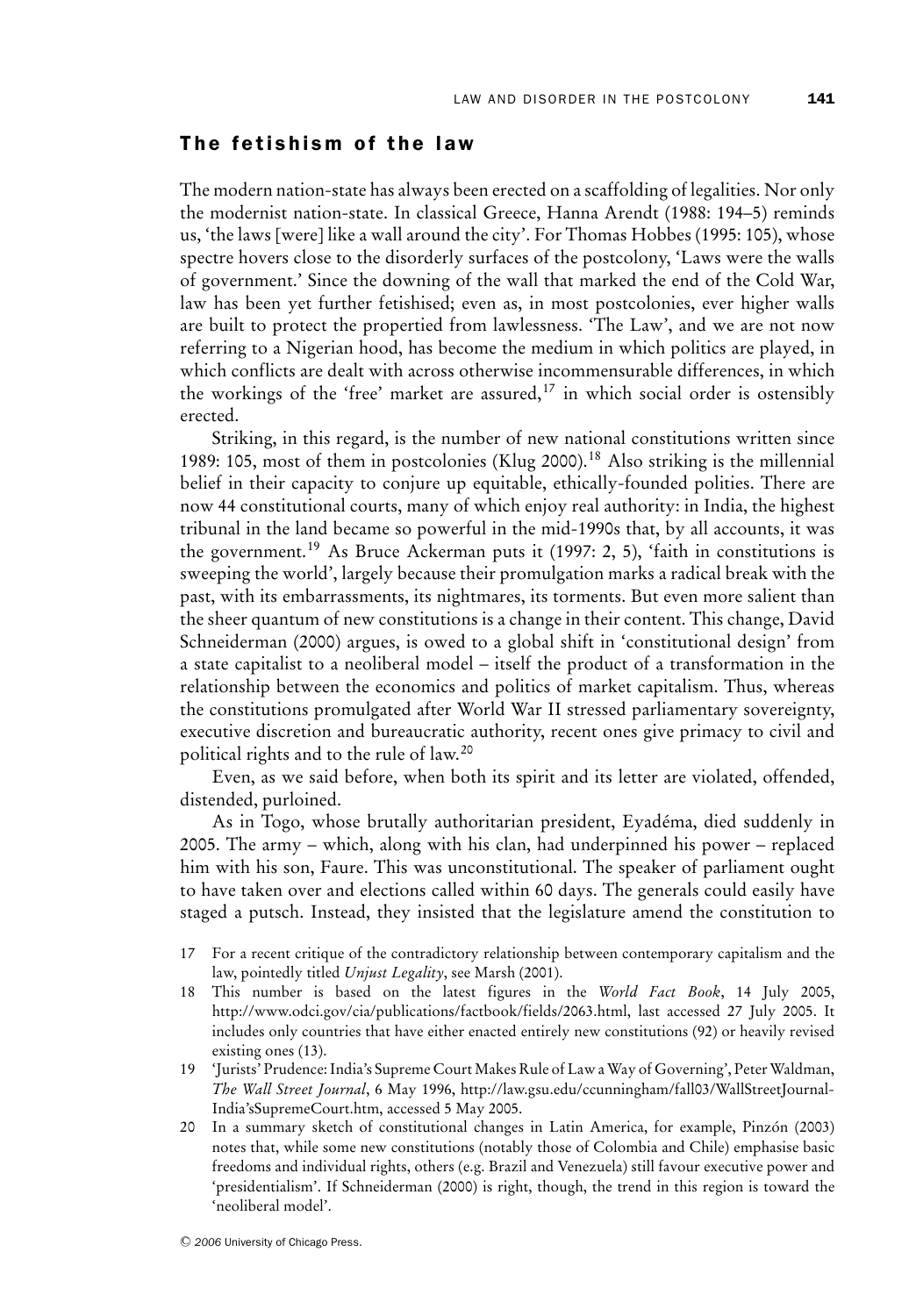allow the son to become president. But the surrounding West African states demanded adherence to the old constitution so strongly that Faure resigned and a national ballot was held. Not surprisingly, Faure won and was sworn-in in May, 2005. Togo, governed by an extended family firm, military strong-arm and a strangely refracted conception of the Spirit of Law, continues to clothe itself in constitutionality.<sup>21</sup>

The Togo story is telling not just because there are many others like it, but also because, by comparison to other postcolonial theatres, Africa is commonly said not to be committed to constitutionalism (see Mbaku 2000; Oloka-Onyango 2001), even as 36 African nations have enacted new constitutions since 1989.<sup>22</sup> But there is more to the fetishism of the law than an enchanted faith in those constitutions. A 'culture of legality' seems to be infusing everyday life, becoming part and parcel of the metaphysics of disorder that haunts all postcolonies. The term itself – 'culture of legality' – appears in a recent initiative of the Mexican state, being the cornerstone of its 'citizenship education program'.<sup>23</sup> In like vein, a game invented in Sicily, mythic home of northern banditry, is called Legalopoli. Its aim? To promote a 'culture of legality'.<sup>24</sup> Even the Vatican has got in on the act. In 1998, *Jubilaeum* carried an essay entitled 'A Strong Moral Conscience for a Culture of Legality' (Torre 1998).

There has also been an explosion in the postcolonial world of law-oriented NGOs. The civilising missions of the new century, these NGOs actively encourage citizens to deal with their problems by legal means. In the upshot, people, even those who break the law, appear to be ever more litigious. In South Africa, a plumber recently convicted of drunk driving sued the Department of Justice for imprisoning him, claiming that, by rights, he should have been put in a rehabilitation programme.<sup>25</sup> And well-known alumni of the liberation struggle, members of the Umkhonto weSizwe Veterans Association took to fighting in court in 2005 over the investments of the organisation. In times past, this conflict among the ANC elect would have been engaged by conventional political means, not by using the law as weapons of combat. But then, in times past, Umkhonto weSizwe would not have been a thoroughly neoliberal organisation, as much an investment company for its members as a commons for ex-guerillas.<sup>26</sup>

The global impact of legal NGOs is such that it is not unusual nowadays to hear the Euro-language of jurisprudence in the Amazon or Aboriginal Australia. Or among the

- 21 A useful summary of these events is to be found in Wikipedia, en.wikipedia.org/wiki/ Faure\_Gnassingb%C3%A9, last accessed 25 July 2005.
- 22 *World Fact Book*, 14 July 2005; see n.18 above.
- 23 See http://bibliotecadigital.conevyt.org.mx/transparencia/Formacion\_ciudadana\_Gto071103.pdf, accessed 1 August 2005. A somewhat similar initiative, directed at democracy and the rights of citizenship, has also been introduced for young children in Brazilian schools; see Veloso (2003).
- 24 Legalopoli: The Game of Legality has its own website: http://www.legalopoli.it. We came across it at http://www.cmecent.org/Legalopoli.htm, accessed 1 August 2005.
- 25 See e.g. 'Drunk Driver Sues Over Being Kept in Jail Instead of Rehab', Fatima Schroeder, *Cape Times*, 8 August 2005, p. 7.
- 26 See 'MK Veterans' Row Heads for Court', Wiseman Khuzwayo, *The Sunday Independent*, 14 August 2005, Business Report, p. 1. The story made it clear that MKMVA has a complex corporate life: the men against whom the interdict was sought were referred to as 'directors' of MKMVA Investment Holdings (which represents 60,000 members and their dependents), and of its financial arm, the Mabutho Investment Company (which serves 46,000); the former, moreover, has a 5% holding in Mediro Clidet 517, a consortium with large stakes in six major corporations and several other business interests.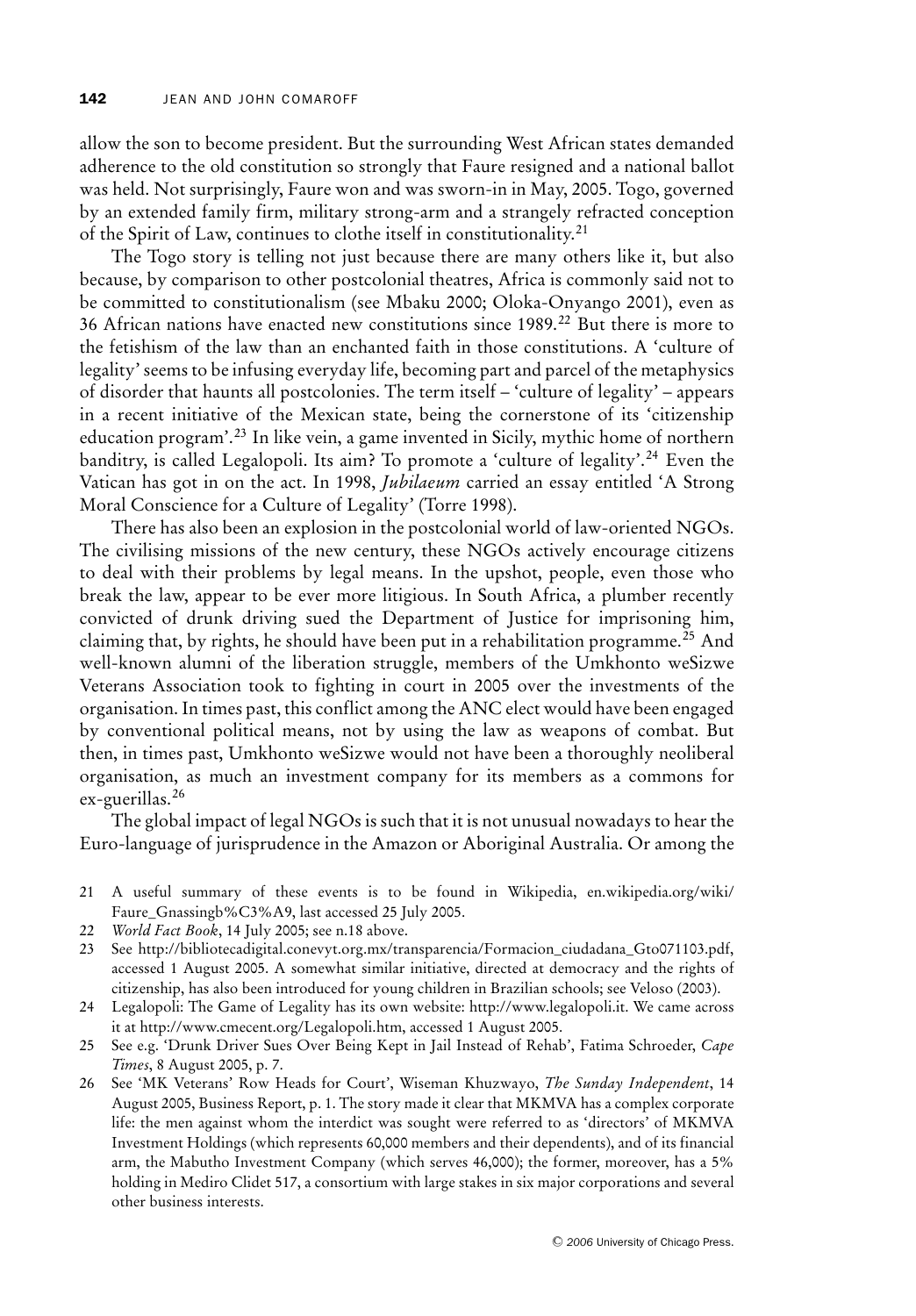homeless of Mumbai, Madagascar, Cape Town or Trench Town. Many postcolonies, in sum, are saturated with self-imaginings grounded in the law, even in places in which trafficking outside it is as common as trafficking within it.

But it is not just interests, identities, rights and injuries that have become saturated with legality. Politics itself is migrating to the courts. Conflicts once joined in parliaments or by means of street protests, media campaigns, strikes, boycotts and blockades tend more and more to find their way to the judiciary. Class struggles are metamorphosing into class actions (Comaroff and Comaroff 2003): people drawn together by material predicament, culture, race, sexual preference, residence, faith and habits of consumption become legal persons as their common complaints turn them into plaintiffs with common identities. And citizens, subjects, governments and corporations litigate against one another in an ever mutating kaleidoscope, often at the intersections of tort law, human rights law and the criminal law. For example, in 1986, after the Bhopal disaster, the Indian government, having passed legislation to make itself the sole guardian of the legal interests of its citizens, sued Union Carbide<sup>27</sup> – only to see the victims initiate their own action in 1999, apart from all else to 'take back control' of their case.<sup>28</sup> Even democracy has been judicialised: in the Argentinian election of 2002, the bench was asked to decide 'hundreds' of disputes – and even to set the date of the ballot.<sup>29</sup> By such pathways do ordinary political processes become part of the dialectic of law and disorder.

For their part, states find themselves having to defend against public actions for unprecedented sorts of things against unprecedented kinds of plaintiff. The legal struggle between the South African government and AIDS sufferers is legend, of course. But there are also thousands of other cases of equal moment. Like that of the government of Brazil which, in 2000, was found guilty by its own high court, and ordered to pay damages for the death and suffering of Panara Indians. A year earlier, Nicaragua was held ´ to account by the Inter-American Court for violating the territory of Tingni Indians by illicitly granting a timber concession to a Korean company (Hale 2005:  $14-15$ ).<sup>30</sup> Suits of this sort are frequently supported by advocacy groups under the 'Lilliput Strategy', orchestrated by the World Social Forum, which is dedicated to combat neoliberalism.<sup>31</sup> In this 'bottom up' strategy, the law connects political means to political ends. At times it is directed at capital itself. Thus, in 2002, Pluspetrol was sued by the Inter-Ethnic Association for Development of the Peruvian Amazon; it had to clean up, and compensate for, an oil spill in the Marañon River. At times, the law is directed against unexpected sites of power: 16,000 graduates of Indian schools recently filed suits in Canada against the Anglican, Presbyterian and Roman Catholic Churches, alleging

- 27 For an especially informative contemporary account, see 'Indian Government Files Lawsuit Against Union Carbide', *Houston Chronicle*, 6 June 1986, Section 1, p. 19.
- 28 See 'Bhopal Victims File Lawsuit Against Union Carbide', on the Democracy Now website, 17 November 1999, http://www.democracynow.org/article.pl?sid=03/04/07/0413230, accessed 8 July 2005.
- 29 See Kroll Argentine Risk Monitor, 4 October 2002, p. 7, http://www.krollworldwide.com/ library/arm/arm\_041003.pdf, accessed 7 August 2005. Kroll, Inc. is a risk consulting company.
- 30 See also Amazon Update, No. 63, November 2000, published by the Amazon Alliance For Indigenous and Traditional Peoples of the Amazon Basin, http://www.amazonalliance.ord/ upd\_nov00\_en.html, accessed 15 July 2005.
- 31 See 'Global Self-Organization From Below', Jeremy Brecher and Tim Costello, CounterCurrents.Org, http://countercurrents.org/organisationfrombelow.htm, accessed 1 June 2005.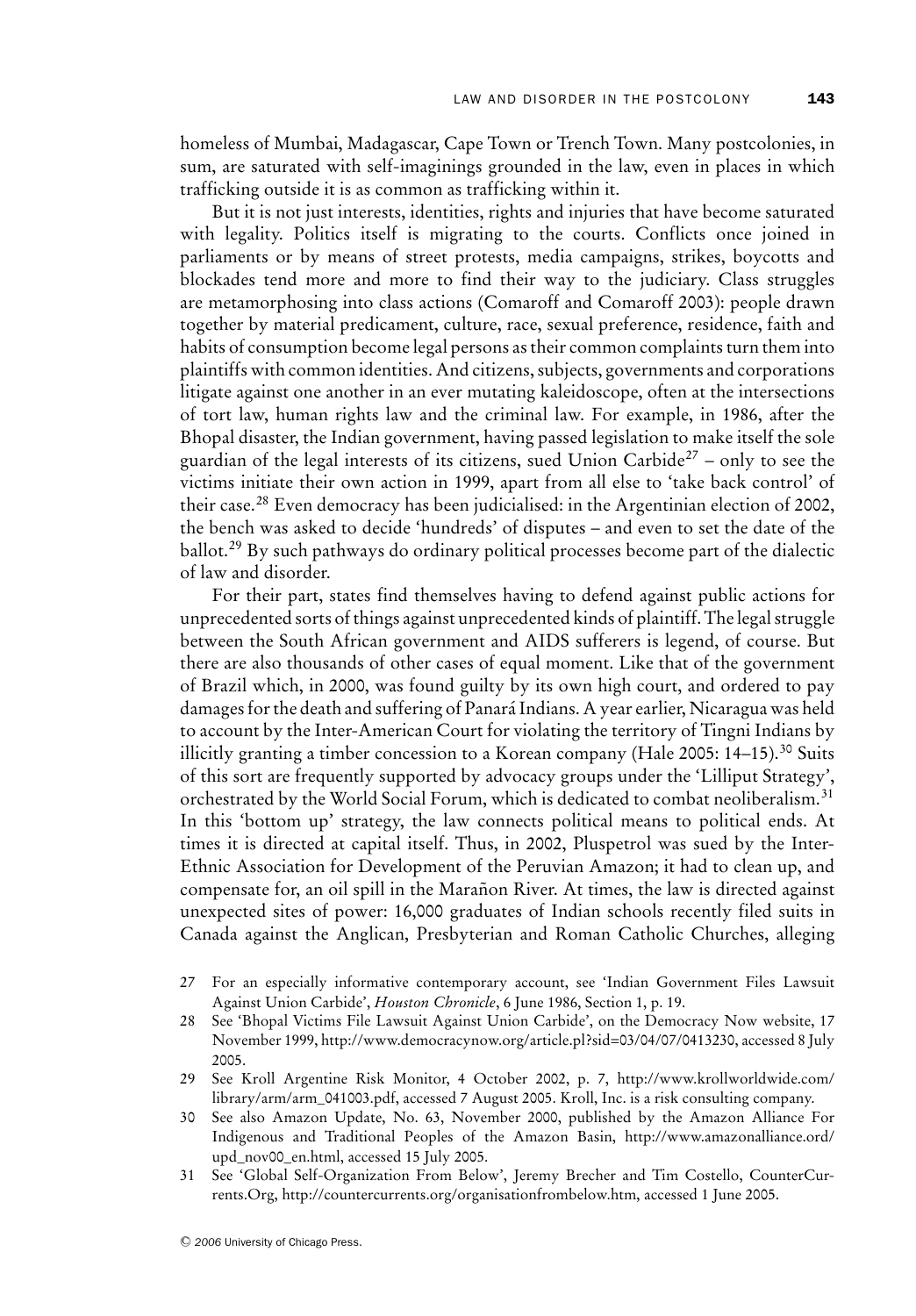physical, sexual and cultural abuse.<sup>32</sup> All of those cases won, but many fail. Thus the Ogoni lost a claim against Shell for its complicity with Nigeria in killing those opposed to its presence. The law often comes down on the side of bandit capital. Especially when it dons the mask of respectable business. To be sure, corporations make good use of the courts to create a deregulated environment conducive to their workings.

Nor is it just the politics of the present that are being judicialised. As we said earlier, the past, too, is being fought out in the courts. Britain, for example, is currently being sued for acts of atrocity in its African empire (Anderson 2005; Elkins 2005): for having killed local leaders, unlawfully alienated territory from one African people to another, and so on.<sup>33</sup> By these means is colonialism itself rendered criminal. Hauled before a judge, history is made to submit to the scales of justice at the behest of those who suffered it. And to be reduced to a cash equivalent, payable as the official tender of damage, dispossession, loss, trauma. What imperialism is being indicted for, above all, is its commission of lawfare: the use of its own penal codes, its administrative procedures, its states of emergency, its charters and mandates and warrants, to discipline its subjects by means of violence made legible and legal by its own sovereign word. Also, to commit its own ever-so-civilised forms of kleptocracy.

Lawfare – the resort to legal instruments, to the violence inherent in the law, to commit acts of political coercion, even erasure (Comaroff 2001) – is equally marked in postcolonies. As a species of political displacement, it becomes most visible when those who 'serve' the state conjure with legalities to act against its citizens. Most infamous recently is Zimbabwe, where the Mugabe regime has consistently passed laws to justify the coercive silencing of its critics. Operation Murambatsvina, 'Drive Out Trash', which has forced political opponents out of urban areas under the banner of 'slum clearance' – has recently taken this practice to unprecedented depths. Murambatsvina, says the government, is merely an application of the law of the land to raze dangerous 'illegal structures'.

Lawfare<sup>34</sup> may be limited or it may reduce people to 'bare life'; in Zimbabwe, it has mutated into a necropolitics with a rising body count. But it always seeks to launder

- 32 An informative popular account of these suits, which ended in the payment of major sums of money to the plaintiffs – most of whom had been forced into the schools – is to be found in 'Indian Lawsuits Threaten Canadian Churches', James Booke, *Incite Newsletter*, May 2001, http://www. incite-national.org/news/lawsuits.html, accessed 9 August 2005.
- 33 For example, suits have been filed by the Nandi, over the killing of their legendary leader Koitalel arap Samoei in 1905; by the Bunyoro-Kitara kingdom, over the transfer of two of its counties to the Buganda kingdom in 1900; and by the Samburu for injuries inflicted by munitions left unexploded from colonial times; and many others besides. All of these stories are readily accessible in media archives. For the Nandi story see, for example, 'Nandi to Sue Britain over Leader's Killing', *Daily Nation* On The Web at http://nationaudio.com/News/ DailyNation/Today/News/News150920037.html; on the Bunyoro one, see 'Ugandan Monarchy Applies to Sue Britain', Solomon Muyita, *Daily Nation* (Kenya), 13 October 2004; and for the Samburu case, which has received wide coverage, see http://www.nationaudio.com/News/ DailyNation/Supplements/weekend/current/story24014.htm.
- 34 The term 'lawfare' has, of late, been applied by the Bush Administration to describe the 'strategy of using or misusing law as a substitute for traditional military means to achieve military objectives'; see 'Legal Combat: Are Enemies Waging War in Our Courts', Phillip Carter, *Slate*, 4 April 2005, online edition, http://slate.msn.com/id/2116169, accessed 20 May 2005. 'Lawfare', Carter adds, citing the National Defense Strategy published by the Pentagon in March 2005, is a weapon 'of the weak using international fora, judicial processes, and terrorism' to undermine America. We are grateful to Omar Kutty, a graduate student at the University of Chicago, for pointing this out to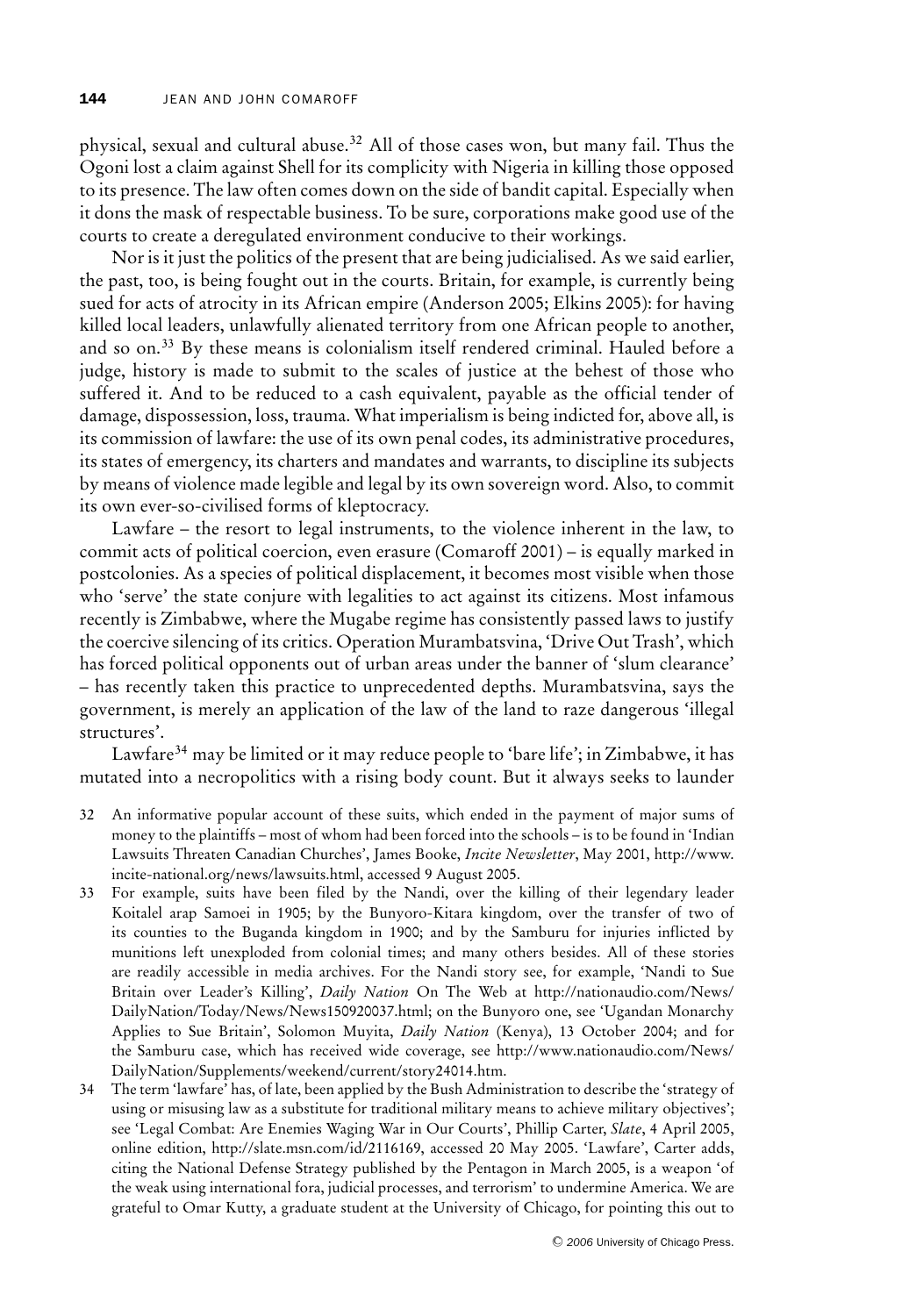visceral power in a wash of legitimacy as it is deployed to strengthen the sinews of state or enlarge the capillaries of capital. Hence Benjamin's (1978) thesis that the law originates in violence and lives by violent means; that the legal and the lethal animate one another. Of course, in 1919 Benjamin could not have envisaged the possibility that lawfare might also be a weapon of the weak, turning authority back on itself by commissioning courts to make claims for resources, recognition, voice, integrity, sovereignty.

But this still does not lay to rest the key questions: Why the fetishism of legalities? What are its implications for the play of Law and Dis/order in the postcolony? And are postcolonies different in this respect from other nation-states?

The answer to the first question looks obvious. The turn to law would seem to arise directly out of growing anxieties about lawlessness. But this does not explain the displacement of the political into the legal or the turn to the courts to resolve an ever greater range of wrongs. The fetishism, in short, runs deeper than purely a concern with crime. It has to do with the very constitution of the postcolonial polity. Late modernist nationhood, it appears, is undergoing an epochal move away from the ideal of cultural homogeneity: a nervous, often xenophobic shift toward heterogeneity (Anderson 1983). The rise of neoliberalism – with its impact on population flows, on the dispersion of cultural practices, on geographies of production and accumulation – has heightened this, especially in former colonies, which were erected from the first on difference. And difference begets more law. Why? Because, with growing heterodoxy, legal instruments appear to offer a means of commensuration (Comaroff and Comaroff 2000): a repertoire of standardised terms and practices that permit the negotiation of values, beliefs, ideals and interests across otherwise intransitive lines of cleavage. Hence the flight into a constitutionalism that explicitly embraces heterogeneity in highly individualistic, universalistic Bills of Rights, even where states are paying less and less of the bills. Hence the effort to make human rights into an ever more global, ever more authoritative discourse.

But there is something else at work too. A well-recognised corollary of the neoliberal turn, recall, has been the outsourcing by states of many of the conventional operations of governance, including those, like health services, policing and the conduct of war, integral to the management of life itself. Bureaucracies do retain some of their old functions, of course. But most 21st century governments have reduced their administrative reach, entrusting ever more to the market and delegating ever more responsibility to citizens as individuals, as volunteers, as classes of actor, social or legal. Under these conditions, especially where the threat of disorder seems immanent, civil law presents itself as a more or less effective weapon of the weak, the strong and everyone in between. Which, in turn, exacerbates the resort to lawfare. The court has become a utopic site to which human agency may turn for a medium in which to pursue its ends. This, once again, is particularly so in postcolonies, where bureaucracies and bourgeoisies were not elaborate to begin with; and in which heterogeneity had to be negotiated from the start.

Put all this together and the fetishism of the law seems over-determined. Not only is public life becoming more legalistic, but so, in regulating their own affairs and in dealing with others, are 'communities' within the nation-state: cultural communities,

us. In our own first use of the term, it connoted the systematic effort to exert control over and/or to coerce political subjects by recourse to the violence inherent in legal instruments.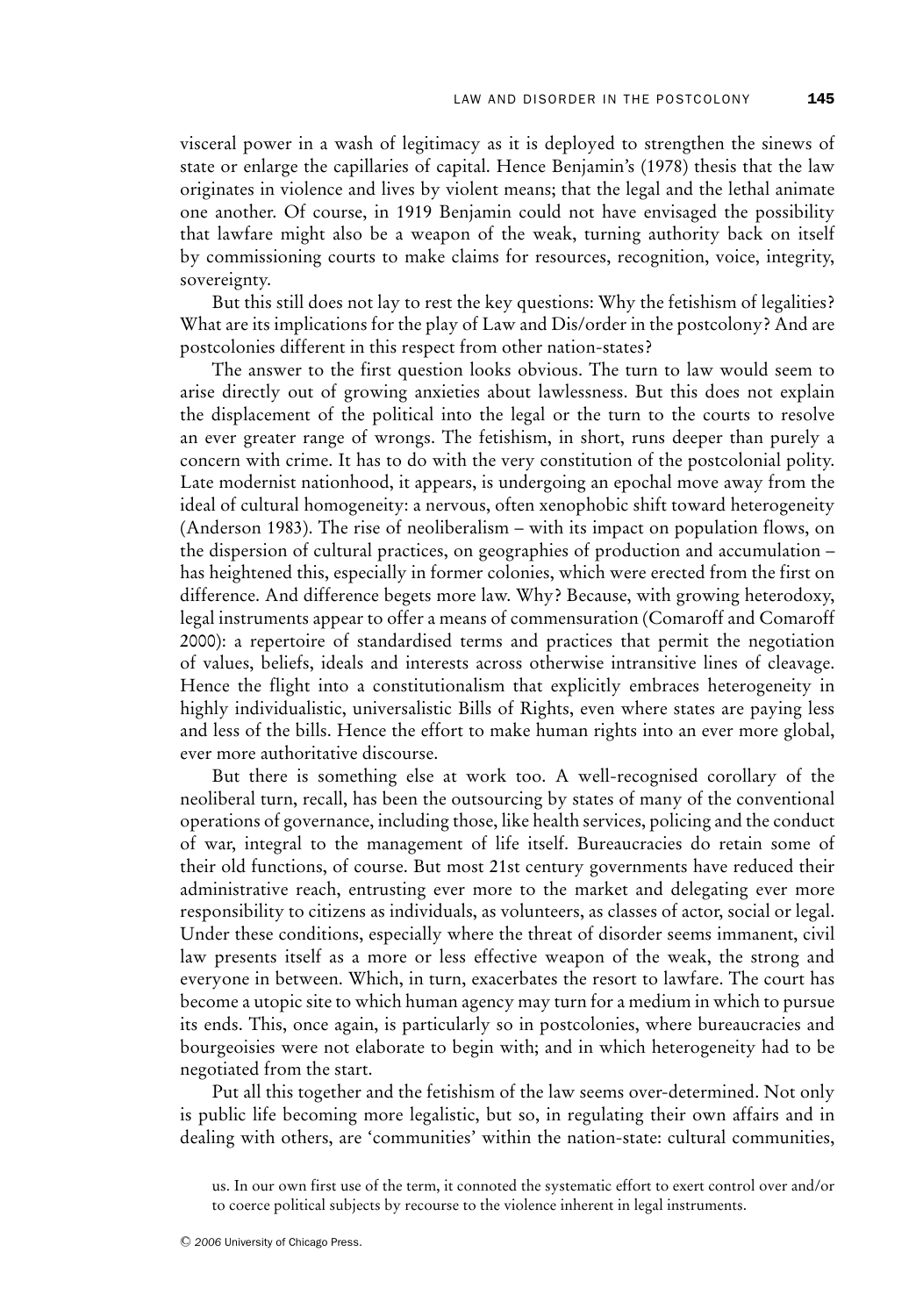religious communities, corporate communities, residential communities, communities of interest, even outlaw communities. Everything, it seems, exists here in the shadow of the law. Which also makes it unsurprising that a 'culture of legality' should saturate not just civil order but also its criminal undersides. Take another example from South Africa, where organised crime appropriates, re-commissions and counterfeits the means and ends of both the state and the market. The gangs on the Cape Flats in Cape Town mimic the business world, having become a lumpen stand-in for those excluded from the national economy (Standing 2003). For their tax-paying clients, those gangs take on the positive functions of government, not least security provision. Illicit corporations of this sort across the postcolonial world often have shadow judicial personnel and convene courts to try offenders against the persons, property and social order over which they exert sovereignty. They also provide the policing that the state either has stopped supplying or has outsourced to the private sector. Some have constitutions. A few are even structured as franchises and, significantly, are said to offer 'alternative citizenship' to their members.<sup>35</sup> Charles Tilly (1985) once suggested, famously, that modern states operate much like organised crime. These days, organised crime is operating ever more like states.

Self-evidently, the counterfeiting of a culture of legality by the criminal underworld feeds the dialectic of law and disorder. After all, once government outsources its policing services and franchises force, and once outlaw organisations shadow the state by providing protection and dispensing justice, social order itself becomes like a hall of mirrors. What is more, this dialectic has its own geography. A geography of discontinuous, overlapping sovereignties.

We said a moment ago that communities of all kinds have become ever more legalistic in regulating their affairs; it is often in the process of so doing, in fact, that they become communities at all, the act of judicialisation being also an act of objectification. Herein lies their will to sovereignty, which we take to connote the exercise of autonomous control over the lives, deaths and conditions of existence of those who fall within its purview – and the extension over them of the jurisdiction of some kind of law. 'Lawmaking', to cite Benjamin (1978: 295) yet again, 'is power making.' But 'power is the principal of all lawmaking'. In sum, to transform itself into sovereign authority, power demands an architecture of legalities. Or their simulacra.

Because of their histories, postcolonies tend not simply to be organised under a single, vertically-integrated sovereignty sustained by a centralised state. Rather, they consist in a horizontal tapestry of partial sovereignties: sovereignties over terrains and their inhabitants, over people conjoined in faith or culture, over transactional spheres, regimes of property and, often, combinations of these things; sovereignties longer or shorter lived, protected to a greater or lesser degree by violence, always incomplete. This is why so many postcolonial polities appear to be composed of zones of civility joined by fragile corridors of safety in environments otherwise presumed to be, literally, out of control. Those zones and corridors are, to return to Arendt and Hobbes, the 'walled' spaces of legality, *mondo juralis*, in the patchwork geography that makes human life habitable in a universe at once ordered and unruly.

35 This is also true of some 'vigilante' organisations, including Mapogo a Mathamaga, South Africa's best known one; the scare quotes here are meant to denote the fact that its leader repudiates the term 'vigilante'. On Mapogo, see Oomen (2004).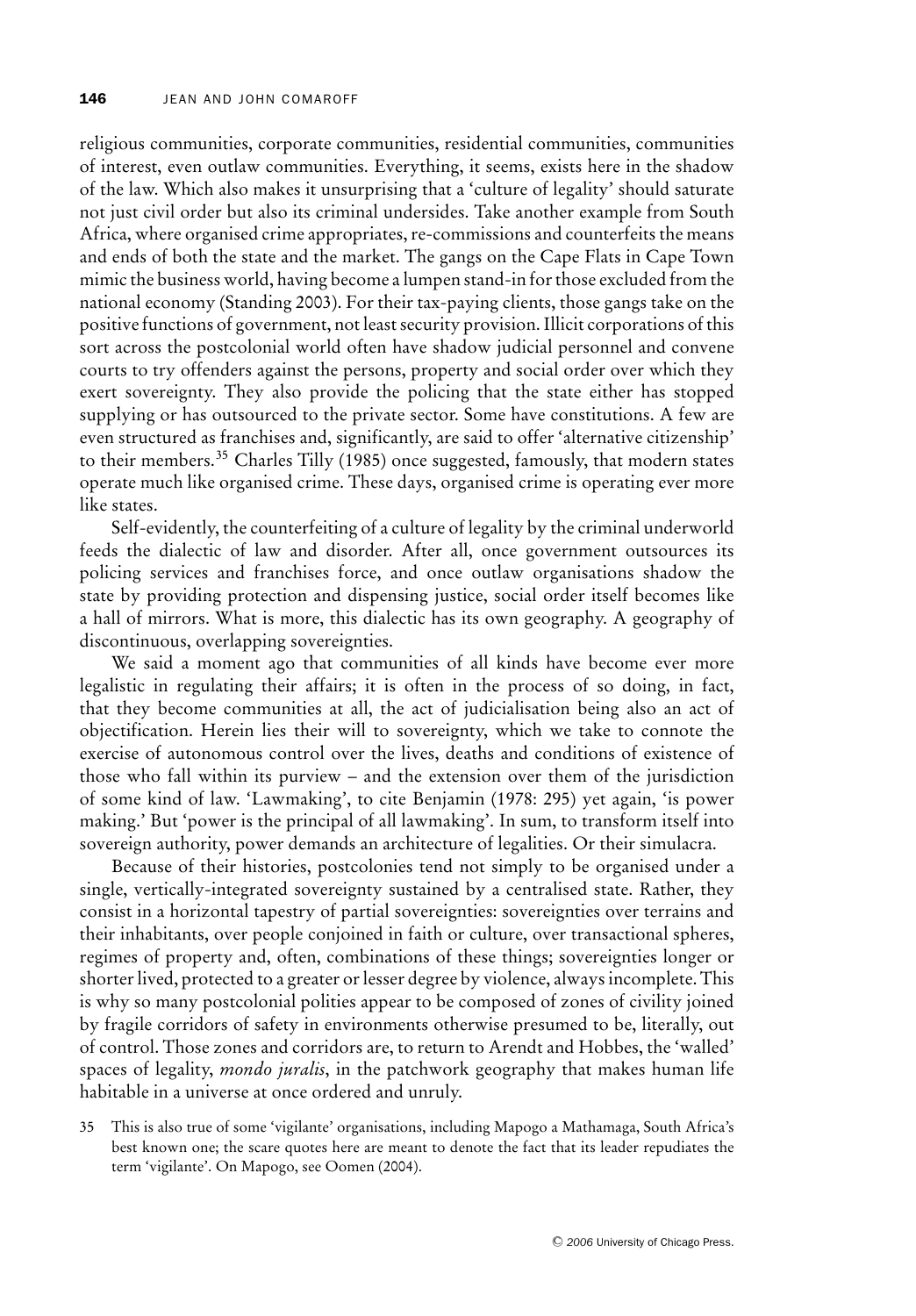#### Postcolonies in perspective

Which brings us, finally, to the Big Question. Is the criminal violence archetypically attributed to postcolonies all that singular? And the fetishism of the law? What of the dialectic of law and disorder itself?

There is plenty of evidence that the countries of Africa, for example, are not that different from, say, Russia. In 1999 *The Economist* anointed that country, not Nigeria or Togo or the Congo, the 'world's leading kleptocracy'.<sup>36</sup> The Russian underworld controls 40% of the economy; 78% of all enterprises regularly pay bribes;  $37$ state personnel are constantly on the take; thugs mimic the police; organised crime, increasingly advanced in its business practices, preys on the private sector – and when the state will not enforce the law or provide services, offers those services at a price. At the same time, the 'structures and values of legality are in place'; 'even the most corrupt politicians pay lip service' to them.<sup>38</sup> Sound familiar?

If Russia seems too easy, consider Germany, often vaunted as the epitome of corporate respectability. Germany has been rocked recently by revelations of 'the virus of corruption – not only in the business world, but everywhere'.<sup>39</sup> Echoes, here, of epidemic corporate malpractice in the USA, where the Enron affair brought to light the financial fakery at the dark heart of counterfeit capitalism. This is not to suggest that Russia is just like Rwanda or Germany like Guatemala. But it does point to the fact that, across the planet and often in unlikely places – Sweden, Holland, Japan, England, Canada – there is growing anxiety over rising crime, violence and disorder. Nor is it groundless. John Gray (1998) and others have argued that the downside of neoliberalism is an escalation in global lawlessness; this being due to the retraction of the state, to opportunities for outlaw activity arising out of deregulation, to the growing market for the means of violence, to the criminalisation of race, poverty and counter-politics. All of which conduces to a widening populist impression that the line between order and disorder is very fine indeed – an impression given support in the US by the looting and shooting that followed Hurricane Katrina, much of it by victims left resourceless, unsaved and unserviced by a regime whose president's first reaction was to urge the poor to 'take responsibility'. Having little alternative, many of them did; they also took a few other things, of course. The mass-mediated scenes left Americans incredulous, confessing that what came to mind was ... Africa. The USA had come face to face with the reality that it, too, looks more than a little postcolonial: that has its own 'south', a racialised world of the poor, excluded, criminalised.

But might this not be an exceptional event? Is John Gray correct? Is there more lawlessness everywhere? British Home Office statistics support him (Barclay and Tavares 2003: 2): both property crime and crimes of violence did rise sharply across

39 The quote is from an editorial in *Die Zeit*. It is cited in 'Virus of Corporate Corruption Contaminates Germany', Jeffrey Fleishman, *The Sunday Independent* (Johannesburg), 28 August 2005, p. 14.

<sup>36</sup> All quotations in this paragraph concerning Russia, unless otherwise specified, are taken from 'Crime Without Punishment', *The Economist*, 352, no. 8134: 17–20.

<sup>37</sup> This figure is from a recent World Bank survey. It is reported in 'Pervasive Bribery in Russia Today "Is Just Called Business"', Steven Lee Myers, *New York Times*, articles selected for *Sunday Times* (Johannesburg), 28 August 2005, p. 3.

<sup>38</sup> Ibid.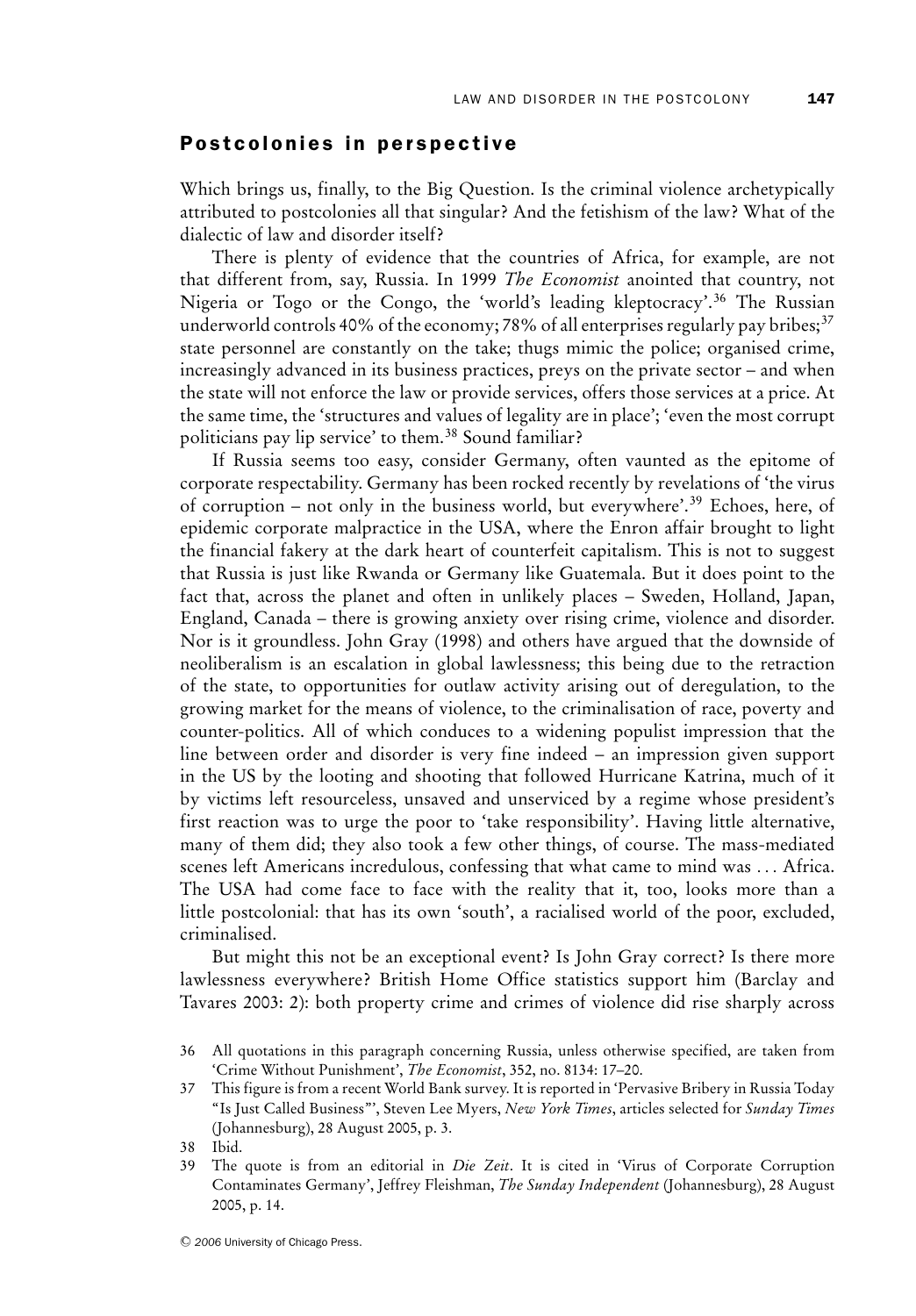the world between 1997 and 2001: what is more, in the United Nations 'total of all recorded crime' for 2000,<sup>40</sup> the ten leaders were New Zealand, Dominica, Finland, England and Wales, Denmark, Chile, the USA, Holland, Canada and South Africa. While such counts have to be sceptically read, seven of the most crime-ridden reporting countries are not postcolonies. Organised crime is also reaching ever deeper into the global north (see Venkatesh 2000), consolidating its spectral forms of governance in the image of the law, and doing profitable business with respectable corporations and political cadres.

Those corporations and political cadres are no less prone to questionable practices than are their postcolonial counterparts, though they might be better at diffusing them in technicist or legitimising jargon. It is hardly news that the first election of George Bush was decided by lawfare. Or that his subsequent conduct of government to the benefit of his close associates has legalised by sovereign fiat – and by counterfeit – precisely what is dubbed 'corrupt' elsewhere. Thus is exception compounded of deception and extraction. Similarly in Europe: as David Hall (1999) notes, 'recent years have seen politicians convicted of corruption in Austria, Belgium, France, Germany, Italy, Spain and the UK. Bribery is so routine that UK companies employ agents to recover payoffs that fail to produce results.' Here too, licit and illicit business are difficult to tell apart; here, too, they bleed into each other, sometimes literally. In the final analysis, it is impossible to know whether or nor there is as much lawlessness in the north as there is in the south. Apart from all else, official statistics of corruption often hide as much as they disclose. And many things taken to be graft in postcolonies – like massive 'contributions' to politicians – are 'lawful' in the north, where they are covered by the chaste clothing of an accountancy culture. But what is clear is that many of the kleptocratic practices stereotypically associated with postcolonies are as discernable in the global north, albeit living under a respectable alias.

These similarities hold, too, for the other side of the dialectic of law and order, the culture of legality. Not only is the non-postcolonial world more litigious than ever, but the judicialisation of politics is proceeding apace everywhere. In the north, where the centralisation of state authority has a longer history, a single, vertically integrated sovereignty may still continue to hold, preventing the sedimentation of patchwork sovereignties, except in criminal enclaves over which policing has little purchase. Yet the pressure toward sovereign fragmentation – as Russia knows from Chechnya, and England from its 'Gallic fringe' – is growing fast; not least at the behest of ethno-nationalist movements and other forces that seek autonomy in a deregulated universe. In sum, the similarities between the postcolony and the world beyond it are unmistakable. And growing. The global north is evolving toward Africa. Everywhere, criminal violence has become an imaginative vehicle, a hieroglyph, for thinking about the nightmares that threaten the nation. And everywhere the discourse of disorder displaces attention away from the material and social effects of neoliberalism, blaming its darker undersides on the evils of the underworld. The differences are also palpable, of course. There is no question, for all the reasons we have given, that the dialectic of law and disorder appears inflated in the global south. But, we would argue, the 'postcolony' is a hyper-extension of the history of the contemporary world at large, running slightly

<sup>40</sup> These figures are contained in The Seventh United Nations Survey on Crime Trends and the Operations of Criminal Justice Systems (1998–2000), http:///www.unodc.org/pdf/ crime/seventh\_survey/7sc.pdf, accessed 13 July 2003.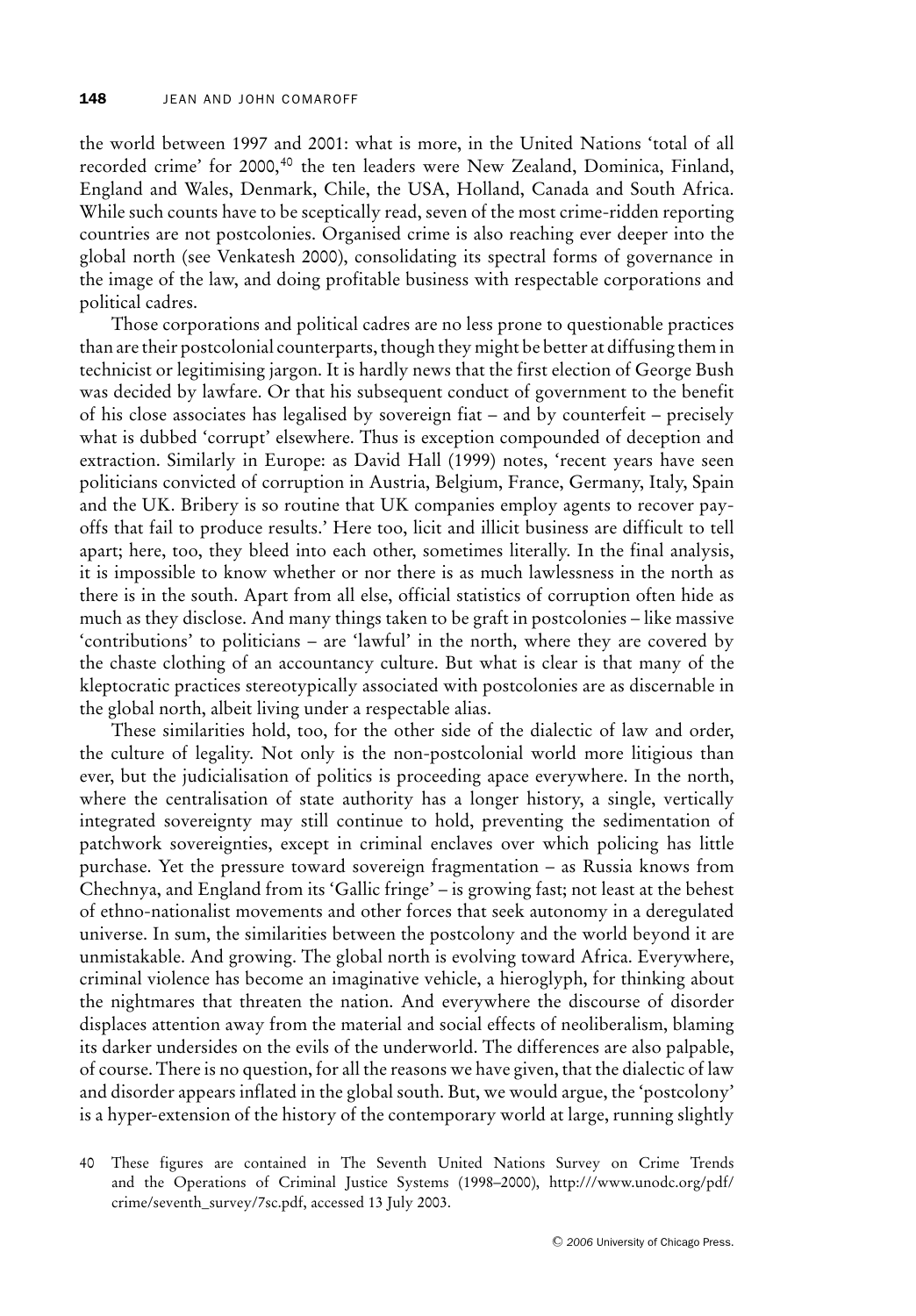ahead of itself (Comaroff and Comaroff 2003). It is the so-called margins, after all, that often experience tectonic shifts in the order of things first, most visibly, most horrifically. And most energetically, creatively, ambiguously. Nor are we speaking here of transition, of a passing phase in the life and times of the postcolony. This is history-in-the-making. Which is why postcolonies have become such a crucial site for theory-construction in the social sciences. To the extent that they are foreshadowings of a planetary future, of the rising neoliberal age at its most assertive, these polities are also where the limits of social knowledge demand to be engaged.

*Jean Comaroff and John Comaroff Department of Anthropology University of Chicago 1126 East 59th Street Chicago, IL 60637 jcomaro*@*uchicago.edu and University of Cape Town*

#### References

- Abrams, Philip. 1988. 'Notes on the difficulty of studying the State (1977)', *Journal of Historical Sociology* 1(1): 58–89.
- Ackerman, Bruce. 1997. 'The rise of world constitutionalism'. Yale Law School Occasional Papers, Second Series, Number 3.
- Agamben, Giorgio. 1998. *Homo sacer: sovereign power and bare life*. Translated by Daniel Heller-Roazen. Stanford: Stanford University Press.
- Anderson, Benedict. 1983. *Imagined communities: reflections on the origin and spread of nationalism*. London: Verso.
- Anderson, David. 2005. *Histories of the hanged: the dirty war in Kenya and the end of Empire*. London and New York: W.W. Norton.
- Apter, Andrew. 1999. 'IBB = 419: Nigerian democracy and the politics of illusion', in John L. and Jean Comaroff (eds.), *Civil society and the political imagination in Africa: critical perspectives*. Chicago: University of Chicago Press.
- Arendt, Hanna. 1988. *The human condition*, 2nd edn. Chicago: University of Chicago Press. First edition, 1958.
- Barclay, Gordon and Cynthia Tavares. 2003. *International comparisons of criminal justice statistics 2001*. London: RDS Communications and Development Unit, Home Office, Government of the United Kingdom. http://www.homeoffice.gov.uk/rds/pdfs2/hosb1203.pdf, accessed 1 September 2003.
- Bayart, Jean-Francois. 1993. *The state in Africa: politics of the belly*. New York: Longman.
- Bayart, Jean-François, Stephen Ellis and Béatrice Hibou (eds.) 1999. *The criminalization of the state in Africa*. Bloomington: Indiana University Press/Oxford: James Currey in association with the International African Institute.
- Benjamin, Walter. 1978. 'Critique of violence', in *Reflections: Essays, Aphorisms, Autobiographical Writings*. Translated by Edmund Jephcott and edited by Peter Demetz. New York: Schocken Books.
- Blundo, Giorgio and Jean-Pierre Olivier de Sardan. 2001. 'La corruption quotidienne en Afrique de l'Ouest', *Politique Africaine* 83: 8–37.
- Blunt, Robert. 2004. '"Satan is an imitator": Kenya's recent cosmology of corruption', in Brad Weiss (ed.), *Producing African futures: ritual and reproduction in a neoliberal age*. Leiden and Boston: Brill.
- Caldeira, Teresa P. R. 2000. *City of walls: crime, segregation, and citizenship in São Paulo*. Berkeley: University of California Press.
- Comaroff, Jean and John L. Comaroff. 2000. 'Millennial capitalism: first thoughts on a second coming', *Public Culture* 12(2): 291–343.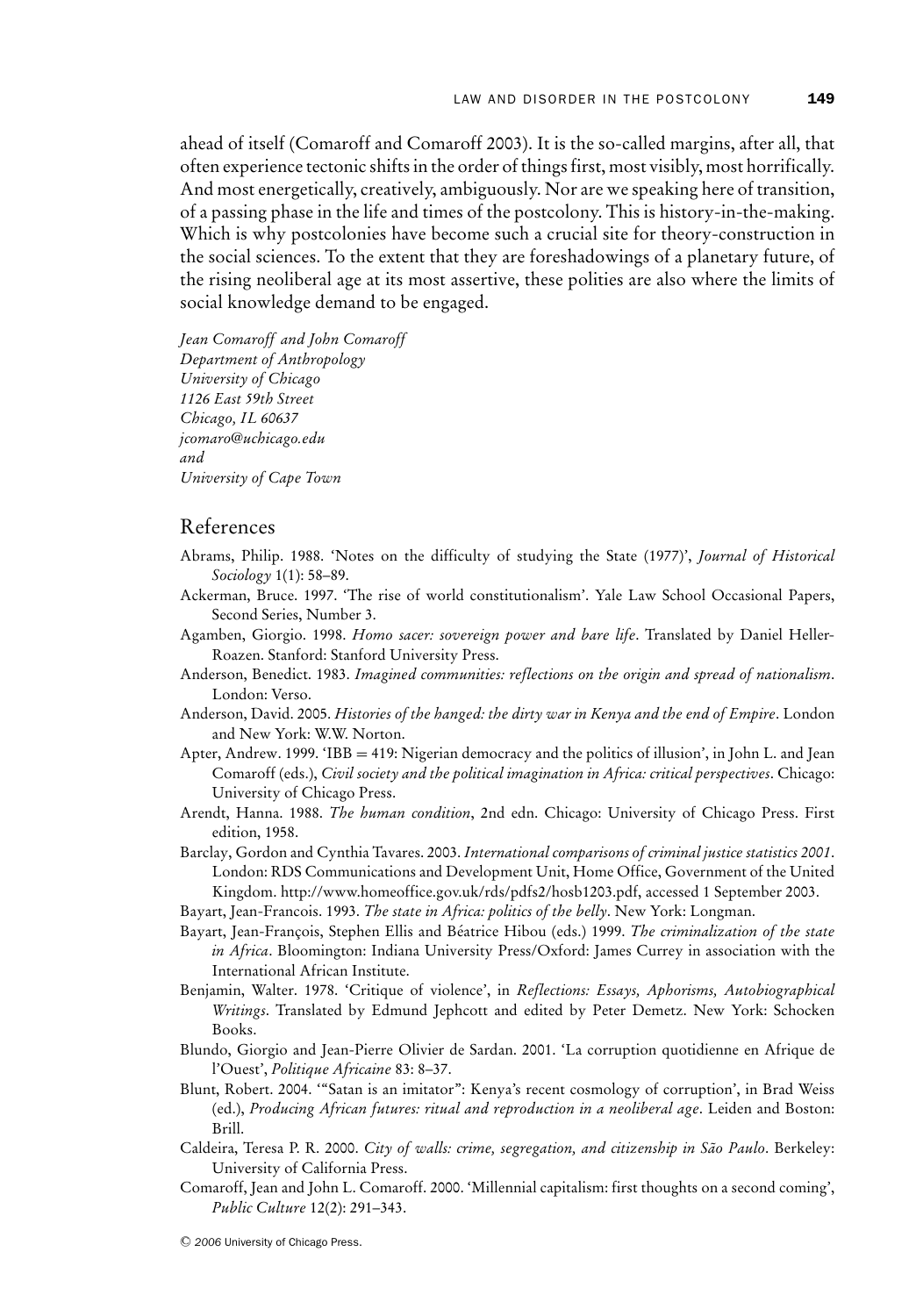- Comaroff, Jean and John L. Comaroff. 2003. 'Reflections on liberalism, policulturalism, and ID-ology: citizenship and difference in South Africa', *Social Identities* 9(4): 445–74.
- Comaroff, Jean and John L. Comaroff. 2006. 'Criminal obsessions, after Foucault: postcoloniality, policing, and the metaphysics of disorder', in Jean Comaroff and John L. Comaroff (eds.), *Law and disorder in the postcolony*. Chicago: University of Chicago Press.
- Comaroff, John L. 2001. 'Law, culture, and colonialism: a foreword', *Law and Social Inquiry*, 26(2): 101–10.
- Derrida, Jacques. 1994. *Specters of Marx: the state of debt, the work of mourning, and the new international*. Translated by Peggy Kamuf. New York: Routledge.
- Derrida, Jacques. 2002. 'Force of law', in Gil Anidjar (ed.), *Acts of religion*. New York: Routledge.
- Elkins, Caroline. 2005. *Imperial reckoning: the untold story of Britain's gulag in Kenya*. New York: Henry Holt.
- Ferguson, James. 2006. *Global shadows: essays on Africa in a neoliberal world order.* Durham: Duke University Press.
- Geschiere, Peter. 2006. 'Witchcraft and the limits of the law: Cameroon and South Africa', in Jean Comaroff and John L. Comaroff (eds.), *Law and disorder in the postcolony*. Chicago: University of Chicago Press.
- Gray, John. 1998. *False dawn: the delusions of global capitalism*. London: Granta.
- Hale, Charles R. 2005. 'Neoliberal multiculturalism: the remaking of cultural rights and racial domination in Central America', *Political and Legal Anthropology Review [POLAR]* 28(1): 10–28.
- Hall, David. 1999. *Contracts, concessions and corruption in the water sector*. United Nations Centre for Human Settlement (Habitat). http://www.unhabitat.org/HD/hdv6n3/contracts.htm, accessed 7 July 2005.
- Hibou, Béatrice. 1999. 'The "social capital" of the state as an agent of deception, or the ruses of economic intelligence', in Jean-Francois Bayart, Stephen Ellis and Béatrice Hibou (eds.), *The criminalization of the state in Africa.* Bloomington: Indiana University Press/Oxford: James Currey in association with the International African Institute.
- Hobbes, Thomas. 1995. *Three discourses: a critical modern edition of newly identified work of the young Hobbes*. Edited by Noel B. Reynolds and Arlene W. Saxonhouse. Chicago: University of Chicago Press.
- Klug, Heinz. 2000. *Constituting democracy: law, globalism and South Africa's political reconstruction*. Cambridge: Cambridge University Press.
- Marenin, Otwin. 1987. 'The Anini Saga: armed robbery and the reproduction of ideology in Nigeria', *Journal of Modern African Studies* 25(2): 259–81.
- Marsh, James L. 2001. *Unjust legality: a critique of Habermas's philosophy of law*. Boulder and New York: Rowman and Littlefield.
- Marx, Karl. 1936. *Capital: a critique of political economy, volume 1, the process of capitalist production*. Translated from the 3rd German edition by Samuel Moore and Edward Aveling; edited by Frederick Engels, revised and amplified according to the fourth German edition by Ernest Untermann. New York: The Modern Library.
- Mbaku, John Mukum. 2000. Minority rights in plural societies. Seminar, 409, 'African transitions: a symposium on the continent's engagement with democracy'. http://www.indiaseminar.com/2000/490.htm, accessed 7 July 2005.
- Mbembe, Achille. 2000. 'At the edge of the world: boundaries, territoriality, and sovereignty in Africa', *Public Culture*, 12(1): 259–84.
- Mbembe, Achille. 2001. *On the postcolony.* Berkeley: University of California Press.
- Mbembe, Achille. 2002. 'African modes of self-writing', *Public Culture*, 14, 239–73.
- Mbembe, Achille. 2006. 'On politics as a form of expenditure', in Jean Comaroff and John L. Comaroff (eds.), *Law and disorder in the postcolony*. Chicago: University of Chicago Press.
- Miliband, Ralph. 1969. *The state in capitalist society*. London: Weidenfeld and Nicholson.
- Morris, Rosalind C. 2006. 'The mute and the unspeakable: political subjectivity, violent crime, and 'the sexual thing' in a South African mining community', in Jean Comaroff and John L. Comaroff (eds.), *Law and disorder in the postcolony*. Chicago: University of Chicago Press.
- Olivier de Sardan, Jean-Pierre. 1999. 'A moral economy of corruption in Africa?' *Journal of Modern African Studies* 37(1): 25–52.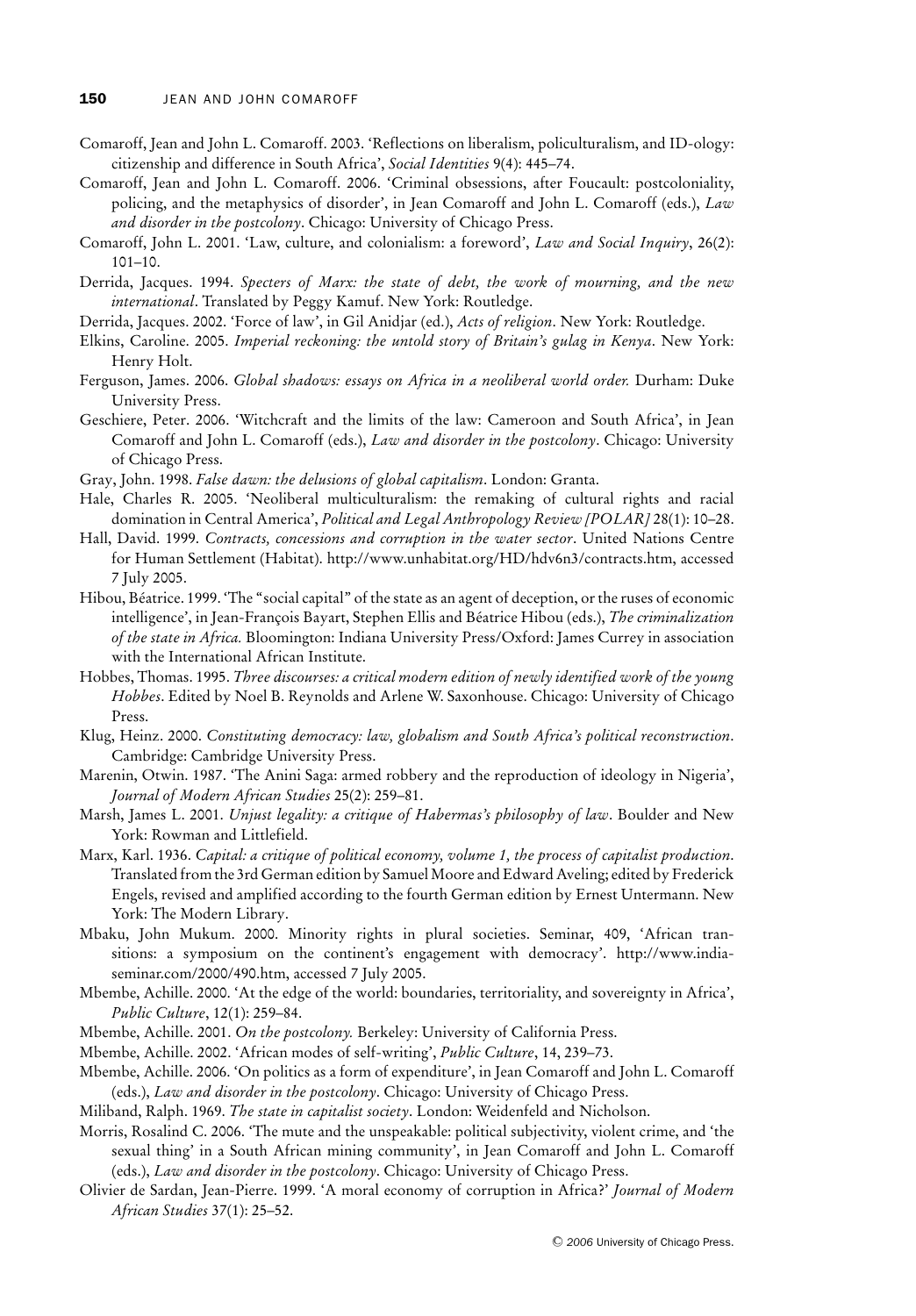- Oloka-Onyango, Joe. 2001. *Constitutionalism in Africa: creating opportunities, facing challenges*. Uganda: Fountain Publishers.
- Oomen, Barbara. 2004. 'Vigilantism or alternative citizenship? The rise of Mapgogo a Mathamaga', *African Studies* 63(2): 153–71.
- O'Toole, Sean. 2005. 'Devaluing Mandela', *BBC Focus on Africa* 16(3): 52–7.
- Pinzón, Martha Lucia. 2003. 'Latin America's constitutions: achievements and perspectives. Commentaries', Summit of the Americas Center (Latin America and Caribbean Center), Florida International University. http://www.americasnet.net/Commentators/Martha\_ Pinzon/pinzon\_94\_eng.pdf, accessed 29 July 2005.
- Rayner, Richard. 2002. *Drake's fortune: the fabulous true story of the world's greatest confidence artist*. New York: Doubleday.
- Reno, William. 1995. *Corruption and state politics in Sierra Leone*. Cambridge: Cambridge University Press.
- Reno, William. 2000. 'Clandestine economies, violence, and states in Africa', *Journal of International Affairs* 53(2): 433–59.
- Roitman, Janet. 2005. *Fiscal disobedience: an anthropology of economic regulation in Central Africa*. Princeton: Princeton University Press.
- Scheper-Hughes, Nancy. 2006. 'Death squads and democracy in Northeast Brazil', in Jean Comaroff and John L. Comaroff (eds.), *Law and disorder in the postcolony.* Chicago: University of Chicago Press.
- Schneiderman, David. 2000. 'Constitutional approaches to privatization: an inquiry into the magnitude of neo-liberal constitutionalism', *Law and Contemporary Problems* 63(4): 83–109.
- Siegel, James T. 1998. *A new criminal type in Jakarta*. Durham: Duke University Press.
- Spyer, Patricia. 2006. 'Some notes on disorder in the Indonesian postcolony', in Jean Comaroff and John L. Comaroff (eds.), *Law and disorder in the postcolony*. Chicago: University of Chicago Press.
- Standing, Andre. 2003. 'The social contradictions of organised crime on the Cape Flats'. Pretoria: ´ Institute for Security Studies, Occasional Paper No. 74.
- Tilly, Charles. 1985. 'War making and state making as organized crime', in Peter B. Evans, Dietrich Rueschemeyer and Theda Skocpol (eds.), *Bringing the state back in*. Cambridge: Cambridge University Press.
- Torre, Giuseppe Dalla. 1998. 'A strong moral conscience for a culture of legality', *Jubilaeum, 'Tertium Millennium*' 1998, No. 1. http://www.vatican.va/jubilee\_2000/magazine/ documents/ju\_mag\_01021998\_p-8\_en.html, accessed 1 August 2005.
- Veloso, Leticia Medeiros. 2003. 'Remaking the future: childhood and the paradoxes of citizenship in the Brazilian democratic imagination'. PhD dissertation, University of Chicago.
- Venkatesh, Sudhir. 2000. *American project: the rise and fall of a modern ghetto.* Cambridge: Harvard University Press.

### Abstracts

#### **Desordre Public dans la Postcolonie ´**

Les postcolonies sont-elles davantage tourmentées par la violence criminelle que les autres états-nations? Dans cet article, Jean et John Comaroff suggèrent que la question est mal posée: la situation critique des postcolonies vient de leur place dans un ordre mondial dominé par de nouveaux modes de gouvernance, de nouveaux types d'empires, de nouvelles sortes de richesses. Cet ordre criminalise la pauvreté et la race, et piège le 'sud' dans des relations de corruption. Mais le probleme comporte un autre aspect. Si ` les postcolonies souffrent d'un désordre endémique, elles ont aussi tendance à fétichiser la loi, son fonctionnement et ses moyens. Examinant la coïncidence du désordre et de la légalité, cette contribution suggère que les postcolonies annoncent un avenir mondial en construction.